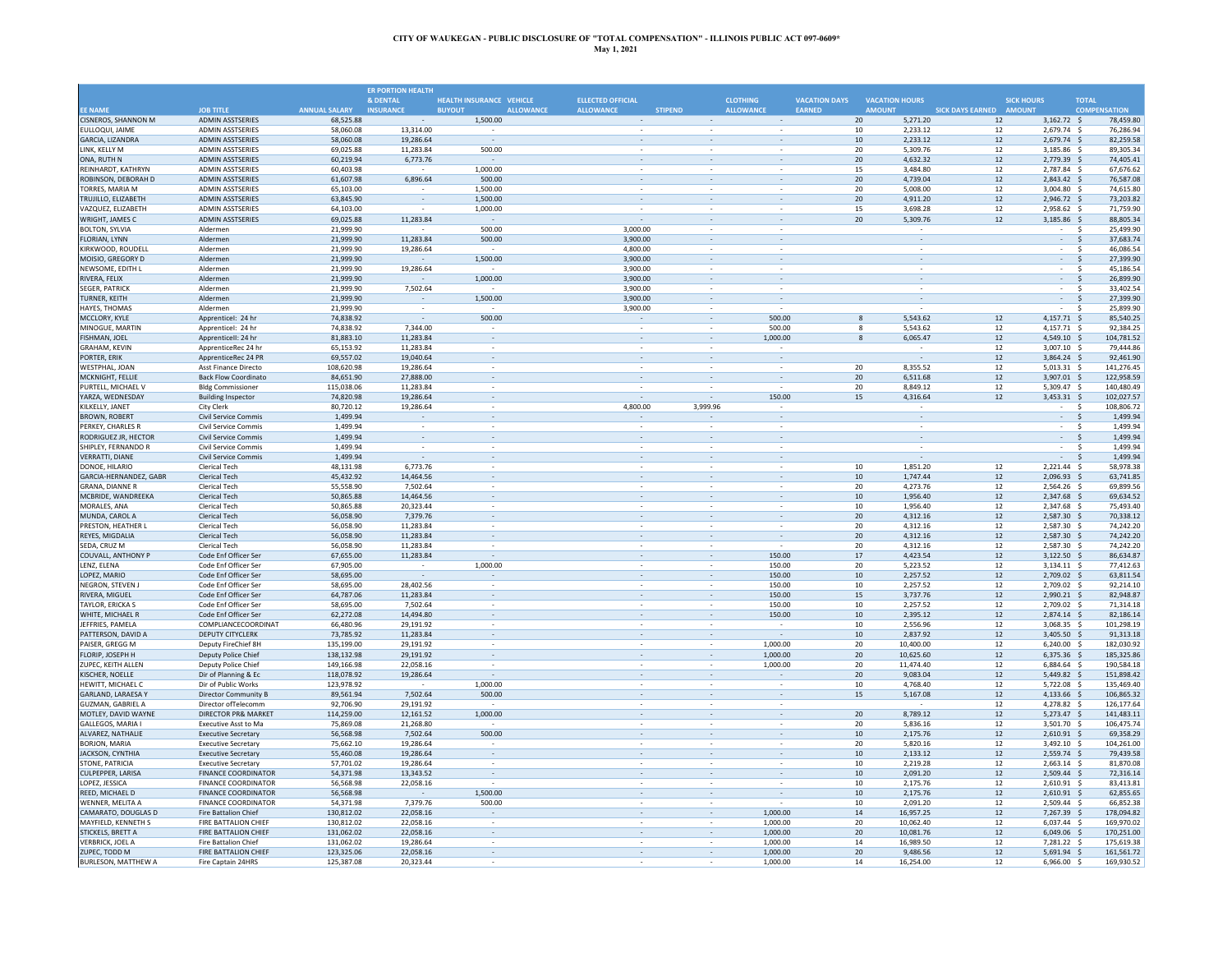|                                                 |                                              |                          | <b>ER PORTION HEALTH</b> |                                   |                          |                |                                    |                          |                      |                       |                        |                         |                                |                      |                        |
|-------------------------------------------------|----------------------------------------------|--------------------------|--------------------------|-----------------------------------|--------------------------|----------------|------------------------------------|--------------------------|----------------------|-----------------------|------------------------|-------------------------|--------------------------------|----------------------|------------------------|
|                                                 |                                              |                          | & DENTAL                 | HEALTH INSURANCE VEHICLE          | <b>ELLECTED OFFICIAL</b> |                |                                    | <b>CLOTHING</b>          | <b>VACATION DAYS</b> | <b>VACATION HOURS</b> |                        |                         | <b>SICK HOURS</b>              | <b>TOTAL</b>         |                        |
| <b>FF NAME</b>                                  | <b>JOB TITLE</b>                             | <b>ANNUAL SALARY</b>     | <b>INSURANCE</b>         | <b>ALLOWANCE</b><br><b>BUYOUT</b> | <b>ALLOWANCE</b>         | <b>STIPEND</b> |                                    | <b>ALLOWANCE</b>         | EARNED               | <b>AMOUNT</b>         |                        | SICK DAYS EARNED AMOUNT |                                |                      | <b>COMPENSATION</b>    |
| PIETRASZAK, MARK E                              | Fire Captain 24HRS                           | 125,387.08               | 22,058.16                |                                   |                          |                | $\sim$                             | 1,000.00                 |                      | 14                    | 16,254.00              | 12                      | 6,966.00 \$                    |                      | 171,665.24             |
| SOLER, ANTHONY M                                | Fire Captain 24HRS                           | 125,387.08               | 22,058.16                |                                   |                          |                |                                    | 1,000.00                 |                      | 14                    | 16.254.00              | 12                      | 6,966.00 \$                    |                      | 171,665.24             |
| <b>BRIDGES, GEORGE</b>                          | <b>Fire Chief8HRS</b>                        | 164,762.04               | 22.058.16                |                                   |                          |                |                                    | 1,000.00                 |                      | 20                    | 12.674.08              | 12                      | 7,604.45 \$                    |                      | 208.098.73             |
| <b>BUNTROCK, BRADLEY J</b>                      | Fire Lieutenant 24HR                         | 117,382.98               | 21,268.80                |                                   |                          |                |                                    | 1,000.00                 |                      | 14                    | 15.216.43              | 12                      | $6,521.33$ \$                  |                      | 161,389.54             |
| CARRIER, JOHN M                                 | Fire Lieutenant 24HR                         | 117,382.98               | 22,058.16                |                                   |                          |                |                                    | 1,000.00                 |                      | 14                    | 15,216.43              | 12                      | $6,521.33$ \$                  |                      | 162,178.9              |
| DAVIS, STEVEN G                                 | Fire Lieutenant 24HR                         | 117,382.98               | 19,076.88                | 1,500.00                          |                          |                |                                    | 1,000.00                 |                      | 14                    | 15,216.43              | 12                      | $6,521.33$ \$                  |                      | 159,197.62             |
| DAWSON, PAUL F<br>GONWA, CHAD D                 | Fire Lieutenant 24HR<br>Fire Lieutenant 24HR | 117,382.98               |                          |                                   | $\sim$                   |                | $\sim$                             | 1,000.00                 |                      | 14                    | 15,216.43              | $12\,$                  | $6,521.33$ \$                  |                      | 141,620.7<br>152.743.5 |
| HEINTZ, KEVIN                                   | Fire Lieutenant 24HR                         | 111,159.10<br>111,159.10 | 22,058.16<br>13,343.52   |                                   |                          |                |                                    | 1,000.00<br>1,000.00     |                      | 12<br>12              | 12,350.88<br>12,350.88 | $12\,$<br>12            | $6,175.44$ \$<br>$6,175.44$ \$ |                      | 144,028.94             |
| JOSEPH, MICHAEL S                               | Fire Lieutenant 24HR                         |                          | 22.058.16                | $\omega$                          | $\hat{\phantom{a}}$      |                | $\bar{z}$                          |                          |                      | 12                    |                        |                         |                                |                      | 156.892.30             |
| KOLAR, MARK T                                   | Fire Lieutenant 24HR                         | 114,715.12<br>111,159.10 | 19,286.64                | $\overline{\phantom{a}}$          | $\overline{\phantom{a}}$ |                | $\sim$                             | 1,000.00<br>1,000.00     |                      | 12                    | 12,746.02<br>12,350.88 | 12<br>12                | 6,373.01 \$<br>$6,175.44$ \$   |                      | 149,972.06             |
| KONCKI, RYAN M                                  | Fire Lieutenant 24HR                         | 117.382.98               | 22.058.16                | $\overline{\phantom{a}}$          | $\overline{\phantom{a}}$ |                | $\overline{\phantom{a}}$           | 1.000.00                 |                      | 12                    | 13,042.66              | 12                      | $6.521.33$ \$                  |                      | 160.005.12             |
| KRUSE. JOHN E                                   | Fire Lieutenant 24HR                         | 117,382.98               | 22.058.16                |                                   |                          |                |                                    | 1,000.00                 |                      | 14                    | 15,216,43              | 12                      | $6,521.33$ \$                  |                      | 162,178.90             |
| KUBLANK, DANIEL F                               | Fire Lieutenant 24HR                         | 117,382.98               | 22,058.16                |                                   |                          |                |                                    | 1,000.00                 |                      | 14                    | 15,216.43              | $12\,$                  | 6,521.33 \$                    |                      | 162,178.90             |
| LOYAL, BARRY R                                  | Fire Lieutenant 24HR                         | 117,382.98               | 19,286.64                |                                   |                          |                |                                    | 1,000.00                 |                      | 14                    | 15,216.43              | 12                      | 6,521.33                       | \$                   | 159,407.3              |
| MOUNT, JACOB C                                  | Fire Lieutenant 24HR                         | 117,382.98               | 22,058.16                |                                   |                          |                |                                    | 1.000.00                 |                      | 14                    | 15,216.43              | 12                      | 6.521.33                       | $\ddot{\phantom{1}}$ | 162.178.9              |
| <b>MUDRAK, STEVEN S</b>                         | Fire Lieutenant 24HR                         | 117,382.98               | 29,191.92                |                                   |                          |                |                                    | 1,000.00                 |                      | 14                    | 15,216,43              | 12                      | 6,521.33                       | -S                   | 169,312.66             |
| PEASE, MICHAEL E                                | Fire Lieutenant 24HR                         | 117,382.98               |                          | 1,500.00                          |                          |                |                                    | 1,000.00                 |                      | 14                    | 15,216.43              | 12                      | $6,521.33$ \$                  |                      | 141,620.74             |
| SCHEJBAL, MICHAEL O                             | Fire Lieutenant 24HR                         | 117,382.98               | 22,058.16                |                                   |                          |                | $\overline{\phantom{a}}$           | 1,000.00                 |                      | 14                    | 15,216.43              | 12                      | $6,521.33$ \$                  |                      | 162,178.9              |
| <b>SCHMIDT, ROBERT A</b>                        | Fire Lieutenant 24HR                         | 114,715.12               | 11,283.84                | $\overline{\phantom{a}}$          |                          |                |                                    | 1,000.00                 |                      | 12                    | 12,746.02              | 12                      | 6,373.01 \$                    |                      | 146,117.9              |
| SHAFFER, JOSEPH J                               | Fire Lieutenant 24HR                         | 117,382.98               | 20,323.44                | $\overline{\phantom{a}}$          |                          |                | $\overline{\phantom{a}}$           | 1,000.00                 |                      | 14                    | 15,216.43              | 12                      | $6,521.33$ \$                  |                      | 160,444.18             |
| <b>SWITALSKI, JOHN S</b>                        | Fire Lieutenant 24HR                         | 117.382.98               | 22,058.16                |                                   |                          |                |                                    | 1,000.00                 |                      | 14                    | 15.216.43              | $12\,$                  | $6,521.33$ \$                  |                      | 162.178.90             |
| VAZQUEZ, MARCO A                                | Fire Lieutenant 24HR                         | 117,382.98               | 22,058.16                |                                   |                          |                |                                    | 1,000.00                 |                      | 14                    | 15,216.43              | 12                      | $6,521.33$ \$                  |                      | 162,178.90             |
| WARD, SCOTT D                                   | Fire Lieutenant 24HR                         | 117,382.98               | 22,058.16                |                                   |                          |                |                                    | 1,000.00                 |                      | 14                    | 15,216.43              | 12                      | 6,521.33                       |                      | 162,178.9              |
| WOLCZYZ, MICHAEL W                              | Fire Lieutenant 24HR                         | 114,715.12               | 29,191.92                |                                   |                          |                |                                    | 1,000.00                 |                      | 12                    | 12,746.02              | 12                      | 6,373.01                       | - \$                 | 164,026.06             |
| TEN PAS. LAWRENCE.                              | <b>FIRE PREVENTION INSP</b>                  | 84,761.06                | 20.323.44                | $\sim$                            |                          |                | $\sim$                             |                          |                      | 20                    | 6,520.16               | $12\,$                  | 3,912.10 \$                    |                      | 115,516.76             |
| GUADARRAMA, ISABEL                              | <b>GIS ANALYST</b>                           | 63,899.94                | 14,494.80                |                                   |                          |                |                                    |                          |                      | $10\,$                | 2,457.68               | 12                      | 2,949.22 \$                    |                      | 83,801.64              |
| IRVING, MEGAN                                   | <b>HR Generalist</b>                         | 65,178.10                |                          | 500.00                            | $\sim$                   |                | $\sim$                             | $\overline{\phantom{a}}$ |                      | 10                    | 2,506.88               | $12\,$                  | 3,008.26 \$                    |                      | 71,193.24              |
| JONES, TAMEIKA                                  | Human Resources Dire                         | 128,978.92               | 21,024.96                | $\overline{\phantom{a}}$          | $\overline{\phantom{a}}$ |                | $\overline{\phantom{a}}$           | $\overline{\phantom{a}}$ |                      | 15                    | 7,441.08               | $12\,$                  | 5,952.86 \$                    |                      | 163,397.82             |
| BORION, JESSICA                                 | HUMAN RESOURCES MANA                         | 73,785.92                | 11.283.84                | $\overline{\phantom{a}}$          | $\overline{\phantom{a}}$ |                | $\sim$                             | $\overline{\phantom{a}}$ |                      | 10 <sup>1</sup>       | 2.837.92               | $12\,$                  | 3.405.50 \$                    |                      | 91.313.18              |
| KOLING, RHONDA M                                | IT Administrator                             | 88,044.08                | 11,283.84                |                                   |                          |                |                                    |                          |                      | 20                    | 6,772.64               | 12                      | 4,063.58 \$                    |                      | 110,164.14             |
| MANNING, THOMAS                                 | IT Administrator                             | 69,167.02                | 19.076.88                |                                   |                          |                |                                    |                          |                      | 15                    | 3.990.36               | 12                      | 3.192.29 \$                    |                      | 95.426.5               |
| <b>GARCIA, MIGUEL</b>                           | <b>IT Technician</b>                         | 53,305.98                | 11,160.96                | 500.00                            |                          |                |                                    |                          |                      | 10                    | 2,050.24               | 12                      | 2,460.29                       | - Ś                  | 69,477.4               |
| DELONCKER, WAYNE M                              | JourneymanFF 24 hr                           | 99.597.94                | 22,058.16                |                                   |                          |                |                                    | 1.000.00                 |                      | 14                    | 12.910.80              | 12                      | 5.533.20 \$                    |                      | 141.100.1              |
| AGOS, MICHAEL                                   | JourneymanFF 24 PR                           | 97,730.88                | 19,286.64                | $\bar{z}$                         |                          |                |                                    | 1,000.00                 |                      | 10                    | 9,049.20               | 12                      | 5.429.52 \$                    |                      | 132.496.2              |
| BABB, J M                                       | JourneymanFF 24 PR                           | 104,044.98               | 7,502.64                 |                                   |                          |                |                                    | 1,000.00                 |                      | 12                    | 11,560.61              | $12\,$                  | 5,780.30 \$                    |                      | 129,888.53             |
| <b>BAKKE, ERIC H</b>                            | JourneymanFF 24 PR                           | 104,044.98               | 29,191.92                | $\omega$                          |                          |                | $\sim$                             | 1,000.00                 |                      | 12                    | 11,560.61              | $12\,$                  | 5,780.30 \$                    |                      | 151,577.8              |
| <b>BANDEL, BRIAN G</b>                          | JourneymanFF 24 PR                           | 104,044.98               | 19.534.08                | $\sim$                            |                          |                |                                    | 1,000.00                 |                      | 12                    | 11,560.61              | 12                      | 5,780.30 \$                    |                      | 141,919.97             |
| <b>BARBOSA, SEAN C</b>                          | JourneymanFF 24 PR                           | 104.044.98               | 22.058.16                | $\sim$                            | $\sim$                   |                | $\overline{\phantom{a}}$           | 1,000.00                 |                      | 14                    | 13,487.38              | 12                      | 5,780.30 \$                    |                      | 146.370.8              |
| <b>BJORING, LYLE S</b>                          | JourneymanFF 24 PR                           | 104,044.98               | 22,058.16                |                                   |                          |                |                                    | 1,000.00                 |                      | 14                    | 13,487.38              | 12                      | 5,780.30 \$                    |                      | 146,370.82             |
| BORDONARO, DANIEL P                             | JourneymanFF 24 PR                           | 104,044.98               |                          | 1,500.00                          |                          |                |                                    | 1,000.00                 |                      | 12                    | 11,560.61              | 12                      | 5,780.30 \$                    |                      | 123.885.8              |
| BROWN, DANIEL P                                 | JourneymanFF 24 PR                           | 104,044.98               | 14,464.56                |                                   |                          |                |                                    | 1,000.00                 |                      | 14                    | 13,487.38              | 12                      | 5,780.30                       |                      | 138,777.22             |
| <b>BRUBAKER, CHRISTOPHER</b><br>CALABRESE, JOHN | JourneymanFF 24 PR                           | 92,448.98<br>104.044.98  | 13,428.24<br>22.058.16   | 500.00                            |                          |                |                                    | 1,000.00                 |                      | 8                     | 6,848.06               | $12\,$                  | 5,136.05 \$                    |                      | 119,361.3              |
|                                                 | JourneymanFF 24 PR                           |                          |                          | $\bar{z}$                         |                          |                | $\sim$                             | 1,000.00                 |                      | 12                    | 11,560.61              | $12\,$                  | 5,780.30                       | - 5                  | 144,444.0              |
| CASPER, TED N                                   | JourneymanFF 24 PR                           | 104,044.98               | 22,058.16                |                                   |                          |                | $\sim$                             | 1,000.00                 |                      | $14\,$                | 13,487.38              | $12\,$                  | 5,780.30 \$                    |                      | 146,370.82             |
| CAVANAUGH, MICHAEL O                            | JourneymanFF 24 PR                           | 97.730.88                | 19.534.08                | $\omega$                          | $\hat{\phantom{a}}$      |                | $\bar{z}$                          | 1,000.00                 |                      | 10                    | 9,049.20               | 12                      | 5.429.52 \$                    |                      | 132,743.6              |
| CLASEN, THOMAS W<br>CONROY, TIMOTHY             | JourneymanFF 24 PR                           | 104,044.98<br>92.448.98  | 29,191.92<br>19,286.64   |                                   |                          |                | $\overline{\phantom{a}}$<br>$\sim$ | 1,000.00                 |                      | 12<br>8               | 11,560.61<br>6,848.06  | 12                      | 5,780.30 \$                    |                      | 151,577.8<br>124.719.7 |
| DIAZ. RENE A                                    | JourneymanFF 24 PR<br>JourneymanFF 24 PR     | 97,730.88                | 20.323.44                |                                   |                          |                |                                    | 1,000.00<br>1,000.00     |                      | 10 <sup>10</sup>      | 9,049.20               | 12<br>$12$              | 5,136.05 \$<br>5,429.52 \$     |                      | 133,533.04             |
| DINICOLA, JONATHAN E                            | JourneymanFF 24 PR                           | 100,373.00               | 22,058.16                |                                   |                          |                |                                    | 1,000.00                 |                      | 12                    | 11,152.51              | 12                      | 5,576.26 \$                    |                      | 140.159.9              |
| <b>FERGUSON, CHRISTOPHER</b>                    | JourneymanFF 24 PR                           | 104,044.98               | 29,191.92                |                                   |                          |                |                                    | 1,000.00                 |                      | $14\,$                | 13,487.38              | $12\,$                  | 5,780.30                       |                      | 153,504.58             |
| <b>FREEMAN IR. DAVID F</b>                      | JourneymanFF 24 PR                           | 104,044.98               | 21.268.80                |                                   |                          |                |                                    | 1.000.00                 |                      | 10                    | 9.633.84               | $12\,$                  | 5.780.30                       | $\ddot{\phantom{1}}$ | 141,727.92             |
| FUDGE, MICHAEL S                                | JourneymanFF 24 PR                           | 104,044.98               | 22,058.16                | $\bar{z}$                         |                          |                | $\sim$                             | 1,000.00                 |                      | 14                    | 13,487.38              | 12                      | 5,780.30 \$                    |                      | 146,370.82             |
| <b>GALLAGHER, MICHAEL</b>                       | JourneymanFF 24 PR                           | 97,730.88                | 14,494.80                | à.                                |                          |                | $\sim$                             | 1,000.00                 |                      | 10                    | 9.049.20               | 12                      | 5,429.52 \$                    |                      | 127,704.40             |
| GRUDE, CHRISTIAN                                | JourneymanFF 24 PR                           | 97,730.88                | 22,058.16                | $\overline{\phantom{a}}$          | $\overline{\phantom{a}}$ |                | $\overline{\phantom{a}}$           | 1,000.00                 |                      | 10 <sup>10</sup>      | 9,049.20               | 12                      | $5,429.52$ \$                  |                      | 135,267.7              |
| HART, CHRISTOPHER                               | JourneymanFF 24 PR                           | 95,090,06                | 6.896.64                 | $\overline{\phantom{a}}$          |                          |                | $\sim$                             | 1,000.00                 |                      | 8                     | 7.043.71               | 12                      | 5,282.78 \$                    |                      | 115.313.2              |
| <b>HARVEY, ROBERT K</b>                         | JourneymanFF 24 PR                           | 104.044.98               | 11,283.84                |                                   |                          |                |                                    | 1,000.00                 |                      | 14                    | 13,487.38              | 12                      | $5,780.30$ \$                  |                      | 135.596.50             |
| HUTCHISON, ROBERT A                             | JourneymanFF 24 PR                           | 104,044.98               | 13,314.00                |                                   |                          |                |                                    | 1,000.00                 |                      | 12                    | 11,560.61              | $12\,$                  | 5,780.30 \$                    |                      | 135,699.8              |
| <b>HLEN, PETER J</b>                            | JourneymanFF 24 PR                           | 100,373.00               | 29,191.92                |                                   |                          |                |                                    | 1,000.00                 |                      | 12                    | 11,152.51              | $12\,$                  | 5,576.26 \$                    |                      | 147,293.6              |
| JACKSON, MARCUS G                               | JourneymanFF 24 PR                           | 104,044.98               | 6,896.64                 |                                   |                          |                |                                    | 1,000.00                 |                      | 12                    | 11,560.61              | 12                      | 5,780.30 \$                    |                      | 129,282.53             |
| <b>JACOBI, BRIAN E</b>                          | JourneymanFF 24 PR                           | 104,044.98               |                          | 1,500.00                          |                          |                |                                    | 1,000.00                 |                      | 14                    | 13,487.38              | $12\,$                  | 5,780.30 \$                    |                      | 125,812.66             |
| JOHNSON, EARLE J                                | JourneymanFF 24 PR                           | 104,044.98               | 29,191.92                |                                   |                          |                | $\sim$                             | 1,000.00                 |                      | 12                    | 11.560.61              | 12                      | 5,780.30 \$                    |                      | 151,577.8              |
| JOHNSON, EDWARD                                 | JourneymanFF 24 PR                           | 97,730.88                | 20,323.44                |                                   |                          |                |                                    | 1,000.00                 |                      | 10                    | 9,049.20               | 12                      | 5,429.52 \$                    |                      | 133,533.04             |
| JOHNSON, JUSTIN A                               | JourneymanFF 24 PR                           | 100,373.00               | 20,323.44                | $\sim$                            | $\sim$                   |                | $\sim$                             | 1,000.00                 |                      | 10                    | 9,293.76               | 12                      | 5,576.26 \$                    |                      | 136,566.46             |
| KADDATZ, JOSHUA                                 | JourneymanFF 24 PR                           | 92,448.98                | 18,768.48                | $\overline{\phantom{a}}$          |                          |                | $\overline{\phantom{a}}$           | 1,000.00                 |                      | 8                     | 6,848.06               | $12\,$                  | 5,136.05 \$                    |                      | 124,201.57             |
| KOCH. JEFFREY R                                 | JourneymanFF 24 PR                           | 104.044.98               | 29.191.92                |                                   |                          |                |                                    | 1.000.00                 |                      | 12                    | 11.560.61              | 12                      | 5.780.30 \$                    |                      | 151.577.81             |
| KOHNKE, CHRIS                                   | JourneymanFF 24 PR                           | 104,044.98               | 7,502.64                 |                                   |                          |                |                                    | 1,000.00                 |                      | 12                    | 11,560.61              | 12                      | 5,780.30 \$                    |                      | 129,888.53             |
| ARSON, TRAVIS M                                 | JourneymanFF 24 PR                           | 100.373.00               |                          | 1,500.00                          |                          |                |                                    | 1.000.00                 |                      | 10                    | 9.293.76               | 12                      | 5.576.26 \$                    |                      | 117,743.0              |
| LYNCH, TROY A                                   | JourneymanFF 24 PR                           | 104,044.98               | 19,534.08                |                                   |                          |                |                                    | 1,000.00                 |                      | 12                    | 11,560.61              | 12                      | 5,780.30                       | - \$                 | 141,919.97             |
| MACHOLL, JEREMY                                 | JourneymanFF 24 PR                           | 92,448.98                | 19.290.24                |                                   |                          |                |                                    | 1.000.00                 |                      | 8                     | 6.848.06               | 12                      | 5,136.05                       | - \$                 | 124,723.3              |
| MARKIN, ASHLAND                                 | JourneymanFF 24 PR                           | 92,448.98                | 19.534.08                | $\bar{a}$                         |                          |                |                                    | 1,000.00                 |                      | 8                     | 6,848.06               | 12                      | $5.136.05$ \$                  |                      | 124.967.1              |
| <b>MARKS, BRIAN E</b>                           | JourneymanFF 24 PR                           | 104,044.98               | 22,058.16                |                                   |                          |                |                                    | 1,000.00                 |                      | 14                    | 13,487.38              | 12                      | 5,780.30                       |                      | 146,370.82             |
| MCCLINTON, DAMIEN L                             | JourneymanFF 24 PR                           | 104,044.98               | 22,058.16                | $\sim$                            | $\sim$                   |                | $\overline{\phantom{a}}$           | 1,000.00                 |                      | 14                    | 13,487.38              | $12\,$                  | 5,780.30 \$                    |                      | 146,370.8              |
| MCDONALD, ROBERT                                | JourneymanFF 24 PR                           | 97.730.88                | 19.534.08                | $\sim$                            |                          |                |                                    | 1.000.00                 |                      | 10                    | 9.049.20               | 12                      | 5.429.52 \$                    |                      | 132.743.6              |
| MCGRAIN, TIMOTHY R                              | JourneymanFF 24 PR                           | 104.044.98               | 7,502.64                 |                                   |                          |                | $\overline{\phantom{a}}$           | 1,000.00                 |                      | 14                    | 13.487.38              | 12                      | 5,780.30                       |                      | 131,815.30             |
| MILAKOVIC, JAMES                                | JourneymanFF 24 PR                           | 95,090.06                | 6.773.76                 |                                   |                          |                |                                    | 1,000.00                 |                      | 8                     | 7,043.71               | 12                      | 5,282.78                       | - S                  | 115,190.32             |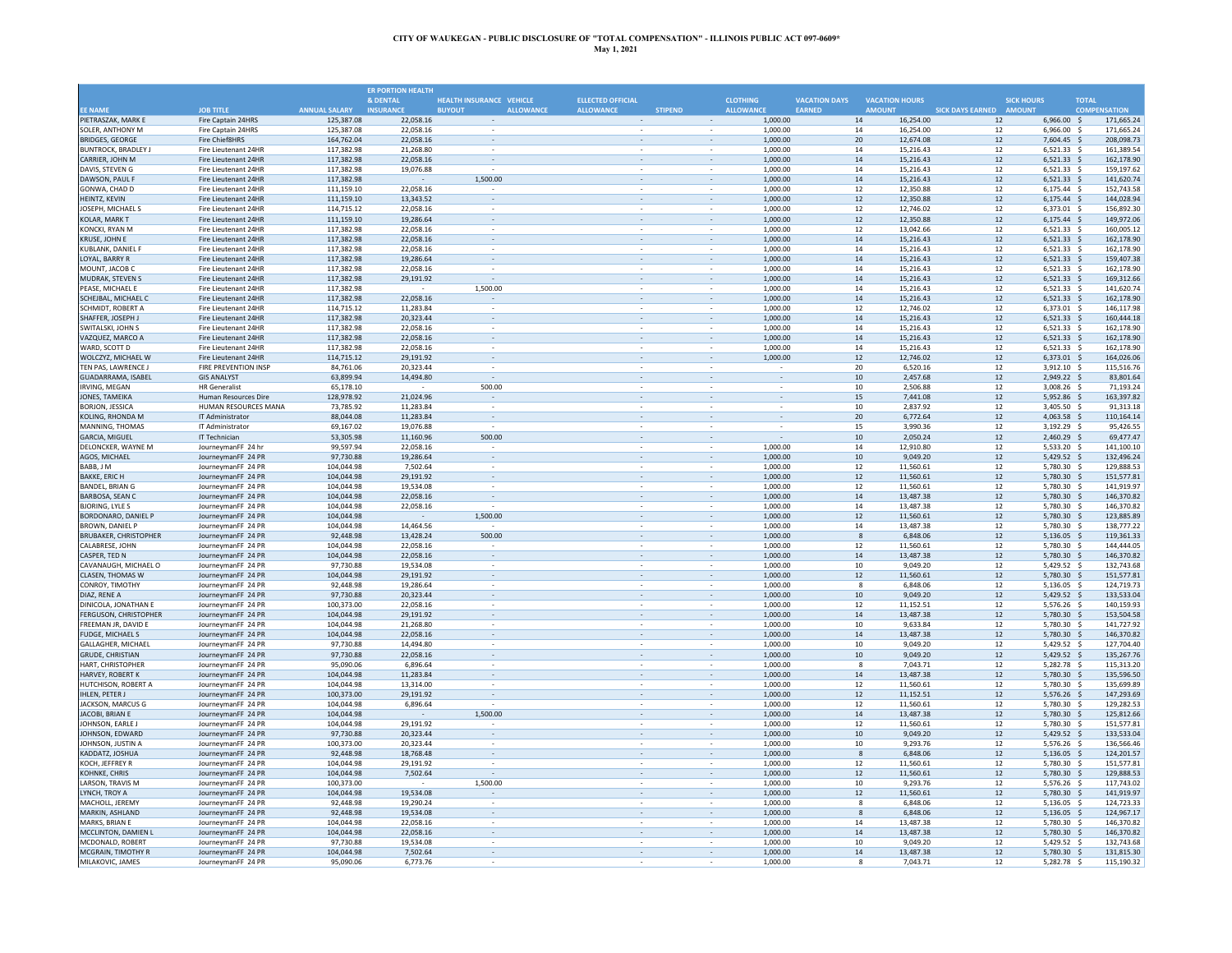|                                                  |                                          |                         | <b>ER PORTION HEALTH</b> |                                   |                               |                |                          |                            |                      |                          |                         |                              |              |                          |
|--------------------------------------------------|------------------------------------------|-------------------------|--------------------------|-----------------------------------|-------------------------------|----------------|--------------------------|----------------------------|----------------------|--------------------------|-------------------------|------------------------------|--------------|--------------------------|
|                                                  |                                          |                         | & DENTAL                 | HEALTH INSURANCE VEHICLE          | <b>ELLECTED OFFICIAL</b>      |                |                          | <b>CLOTHING</b>            | <b>VACATION DAYS</b> | <b>VACATION HOURS</b>    |                         | <b>SICK HOURS</b>            | <b>TOTAL</b> |                          |
| <b>FF NAME</b>                                   | <b>JOB TITLE</b>                         | <b>ANNUAL SALARY</b>    | <b>INSURANCE</b>         | <b>ALLOWANCE</b><br><b>BUYOUT</b> | <b>ALLOWANCE</b>              | <b>STIPEND</b> |                          | <b>ALLOWANCE</b><br>EARNED |                      | <b>AMOUNT</b>            | SICK DAYS EARNED AMOUNT |                              |              | <b>COMPENSATION</b>      |
| MINOGUE, DANIEL                                  | JourneymanFF 24 PR                       | 95,090.06               | 13,314.00                |                                   | $\bar{\phantom{a}}$           |                | $\sim$                   | 1,000.00                   |                      | 7,043.71<br>$\mathbf{g}$ | 12                      | $5,282.78$ \$                |              | 121,730.56               |
| MOSS, ELIZABETH A<br><b>OLAKOWSKI, MARK</b>      | JourneymanFF 24 PF<br>JourneymanFF 24 PF | 104,044.98<br>95,090,06 | 22.058.16<br>20,503.20   | $\overline{\phantom{a}}$          | $\overline{\phantom{a}}$      |                |                          | 1,000.00<br>1,000.00       | 12<br>8              | 11,560.61<br>7,043.71    | 12<br>12                | 5,780.30 \$<br>5.282.78 \$   |              | 144,444.05<br>128,919.76 |
| O'LEAR, JAMES                                    | JourneymanFF 24 PF                       | 104,044.98              | 22.058.16                |                                   |                               |                |                          | 1,000.00                   | 14                   | 13.487.38                | 12                      | 5,780.30 \$                  |              | 146.370.82               |
| OLSON, NEAL A                                    | JourneymanFF 24 PR                       | 100,373.00              | 29,191.92                |                                   |                               |                |                          | 1,000.00                   | $10\,$               | 9,293.76                 | $12\,$                  | 5,576.26 \$                  |              | 145,434.94               |
| PAWLIK, MARK C                                   | JourneymanFF 24 PR                       | 104,044.98              | 14,464.56                |                                   |                               |                |                          | 1,000.00                   | $12\,$               | 11,560.61                | $12\,$                  | 5,780.30                     | - \$         | 136,850.4                |
| PELLEGRINO, MICHAEL                              | JourneymanFF 24 PR                       | 97,730.88               | 20.323.44                |                                   |                               |                |                          | 1,000.00                   | 10                   | 9,049.20                 | $12\,$                  | 5,429.52 \$                  |              | 133.533.0                |
| PIOTROWSKI, SCOTT                                | JourneymanFF 24 PR                       | 92,448.98               | 12.465.84                |                                   | $\sim$                        |                | $\omega$                 | 500.00                     |                      | 6.848.06<br>8            | 12                      | 5.136.05                     | - 5          | 117,398.93               |
| RAMOS, ALFONSO                                   | JourneymanFF 24 PR                       | 104,044.98              | 14,464.56                |                                   | $\sim$                        |                |                          | 1,000.00                   | $12$                 | 11,560.61                | 12                      | 5,780.30 \$                  |              | 136,850.45               |
| RAU, BRIAN G                                     | JourneymanFF 24 PR                       | 104,044.98              | 18,942.48                | $\sim$                            | $\bar{z}$                     |                | $\overline{\phantom{a}}$ | 1,000.00                   | 12                   | 11,560.61                | 12                      | 5,780.30 \$                  |              | 141,328.37               |
| REPEC, SCOTT                                     | JourneymanFF 24 PR                       | 104,044.98              | 11,283.84                | $\overline{\phantom{a}}$          | $\overline{\phantom{a}}$      |                | $\overline{\phantom{a}}$ | 1,000.00                   | 14                   | 13,487.38                | 12                      | 5,780.30 \$                  |              | 135,596.50               |
| RICE, PAUL A<br>RIMKUS, JOSHUA                   | JourneymanFF 24 PF<br>JourneymanFF 24 PR | 104,044.98<br>92,448.98 | 22,058.16<br>29.191.92   | $\sim$                            | $\sim$<br>$\bar{\phantom{a}}$ |                | $\sim$                   | 1,000.00<br>1.000.00       | 12<br>$\mathbf{8}$   | 11,560.61<br>6.848.06    | 12<br>12                | 5,780.30 \$<br>$5,136.05$ \$ |              | 144,444.05<br>134,625.01 |
| ROBISON, MICHAEL                                 | JourneymanFF 24 PR                       | 95,090.06               | 11,283.84                |                                   |                               |                |                          | 1,000.00                   |                      | 7,043.71<br>8            | 12                      | 5,282.78 \$                  |              | 119,700.40               |
| ROSS, ALDEN                                      | JourneymanFF 24 PR                       | 95,090.06               | 7.502.64                 |                                   |                               |                |                          | 1,000.00                   |                      | 8<br>7.043.71            | 12                      | 5,282.78 \$                  |              | 115,919.20               |
| RYNDERS, DUSTIN R                                | JourneymanFF 24 PR                       | 100,373.00              | 29,191.92                |                                   |                               |                |                          | 1,000.00                   | 10                   | 9,293.76                 | 12                      | 5,576.26                     | -S           | 145,434.94               |
| SANTIAGO, BRIAN                                  | JourneymanFF 24 PR                       | 92,448.98               | 11,283.84                |                                   |                               |                |                          | 1.000.00                   | 8                    | 6.848.06                 | 12                      | 5,136.05                     | - S          | 116,716.93               |
| SHCHEKIN, ALEKSANDER                             | JourneymanFF 24 PR                       | 97.730.88               | 20.323.44                |                                   |                               |                |                          | 1.000.00                   | 10                   | 9,049.20                 | 12                      | 5,429.52                     | - S          | 133,533.04               |
| SHEAHAN, MATTHEW J                               | JourneymanFF 24 PR                       | 104,044.98              | 20,323.44                | ۰                                 | $\sim$                        |                | $\overline{\phantom{a}}$ | 1,000.00                   | 10                   | 9,633.84                 | 12                      | 5,780.30 \$                  |              | 140,782.56               |
| SKEWES, NATHAN                                   | JourneymanFF 24 PF                       | 100,373.00              | 28.158.72                |                                   |                               |                |                          | 1.000.00                   | 12                   | 11,152.51                | 12                      | 5.576.26 \$                  |              | 146.260.4                |
| SLADE, ADAM M                                    | JourneymanFF 24 PR                       | 104,044.98              | 22,058.16                | $\overline{\phantom{a}}$          | $\overline{\phantom{a}}$      |                |                          | 1,000.00                   | 14                   | 13,487.38                | 12                      | 5,780.30 \$                  |              | 146,370.82               |
| SQUIRES, GREGORY L<br><b>STANKEVICIUS, GYTIS</b> | JourneymanFF 24 PF<br>JourneymanFF 24 PR | 104,044.98<br>95,090.06 | 29.191.92<br>20,323.44   | $\sim$                            |                               |                |                          | 1.000.00<br>1,000.00       | 14<br>10             | 13.487.38<br>8.804.64    | 12<br>12                | 5.780.30 \$<br>5,282.78 \$   |              | 153.504.58<br>130,500.92 |
| THOMPSON, EDWARD                                 | JourneymanFF 24 PR                       | 97,730.88               |                          | 1,000.00                          |                               |                |                          | 1,000.00                   | 10                   | 9,049.20                 | 12                      | 5,429.52 \$                  |              | 114,209.60               |
| UGALDE, GEORGE A                                 | JourneymanFF 24 PR                       | 97,730.88               | 11,283.84                |                                   |                               |                |                          | 1,000.00                   | 10                   | 9,049.20                 | $12\,$                  | 5,429.52                     |              | 124,493.44               |
| VALENTINE, JONATHAN M                            | JourneymanFF 24 PR                       | 97,730.88               | 7.502.64                 |                                   |                               |                |                          | 1.000.00                   | 10                   | 9,049.20                 | 12                      | 5.429.52                     |              | 120,712.24               |
| VAN HORN, RICHARD C.                             | JourneymanFF 24 PR                       | 104,044.98              | 20,323.44                |                                   | $\sim$                        |                |                          | 1,000.00                   | 14                   | 13,487.38                | 12                      | 5,780.30 \$                  |              | 144,636.10               |
| VANDENBROUCKE, SCOTT                             | JourneymanFF 24 PR                       | 97,730.88               | 19,286.64                | $\sim$                            | $\bar{z}$                     |                | $\overline{\phantom{a}}$ | 1,000.00                   | 10                   | 9,049.20                 | 12                      | 5,429.52 \$                  |              | 132,496.24               |
| VESELING, RYAN                                   | JourneymanFF 24 PR                       | 95,090.06               | 11,283.84                | $\overline{\phantom{a}}$          | $\overline{\phantom{a}}$      |                | $\overline{\phantom{a}}$ | 1,000.00                   | 8                    | 7,043.71                 | 12                      | $5,282.78$ \$                |              | 119,700.40               |
| <b>WENDRICKS, JAMES</b>                          | JourneymanFF 24 PF                       | 92,448.98               | 11,160.96                |                                   | $\overline{\phantom{a}}$      |                | $\overline{\phantom{a}}$ | 1,000.00                   |                      | 6,848.06<br>8            | $12\,$                  | 5,136.05 \$                  |              | 116,594.05               |
| WINTERCORN, MICHAEL J                            | JourneymanFF 24 PR                       | 100,373.00              | 22.058.16                |                                   | $\sim$                        |                | $\overline{\phantom{a}}$ | 1.000.00                   | 12                   | 11,152.51                | 12                      | 5.576.26 \$                  |              | 140.159.93               |
| YOUNG, MATTHEW                                   | JourneymanFF 24 PR                       | 92,448.98               | 29,191.92                |                                   |                               |                |                          | 500.00                     | $\mathbf{8}$         | 6,848.06                 | 12                      | $5,136.05$ \$                |              | 134,125.01               |
| ZAHN, GREGORY K                                  | JourneymanFF 24 PR                       | 104,044.98              | 29,191.92                |                                   |                               |                |                          | 1,000.00                   | 12                   | 11,560.61                | $12\,$                  | 5,780.30 \$                  |              | 151,577.8                |
| ALCAIDE, SANTIAGO<br>ALVAREZ LUNA, JOSE          | Laborer<br>Laborer                       | 46,068.88<br>44,716.88  | 9,144.00<br>9,144.00     |                                   |                               |                |                          |                            | 10<br>10             | 1,771.92<br>1,719.92     | 12<br>12                | 2,126.30 \$<br>$2,063.90$ \$ |              | 59,111.10<br>57.644.70   |
| CONNOR, JEFFERY                                  | Laborer                                  | 44,716.88               | 9.144.00                 |                                   |                               |                |                          |                            | 10                   | 1.719.92                 | 12                      | 2.063.90                     | - \$         | 57,644.70                |
| GONZALEZ, LUCAS                                  | Laborer                                  | 44,716.88               | 9,144.00                 |                                   | $\sim$                        |                |                          | $\sim$                     | 10                   | 1,719.92                 | 12                      | 2,063.90 \$                  |              | 57,644.70                |
| <b>HEWITT, NATHANIE</b>                          | Laborer                                  | 44,716.88               | 9,144.00                 | $\sim$                            | $\sim$                        |                |                          | $\sim$                     | 10                   | 1,719.92                 | 12                      | 2,063.90                     | - s          | 57,644.70                |
| KING JR., CHRISTOPHER                            | Laborer                                  | 44,716.88               | 9,144.00                 | $\sim$                            | $\overline{\phantom{a}}$      |                | $\overline{\phantom{a}}$ | $\overline{\phantom{a}}$   | 10                   | 1,719.92                 | 12                      | $2,063.90$ \$                |              | 57,644.70                |
| LUPIAN, OSCAR                                    | Laborer                                  | 44.716.88               | 18,288,00                |                                   |                               |                |                          |                            | 10                   | 1.719.92                 | 12                      | 2.063.90                     | .S           | 66,788.70                |
| PLASCENCIA, EPIGMENIO                            | Laborer                                  | 52,674.96               | 27,888.00                |                                   |                               |                |                          |                            | 15                   | 3,039.00                 | 12                      | $2,431.20$ \$                |              | 86,033.16                |
| RIVERA, RUBEN M                                  | Laborer                                  | 46,068.88               | 18,288.00                |                                   |                               |                |                          |                            | 10                   | 1,771.92                 | 12                      | 2,126.30                     |              | 68,255.10                |
| RUIZ, ISRAEL                                     | Laborer                                  | 45,387.94               | 18,288.00                |                                   |                               |                |                          |                            | 10                   | 1,745.68                 | 12                      | 2,094.82                     | - S          | 67,516.44                |
| WADE, DANTE<br><b>WEBB, BRIAN</b>                | Laborer<br>Laborer                       | 44,057.00               | 27,888.00<br>18,288.00   |                                   | $\sim$                        |                |                          |                            | 10                   | 1,719.92                 | 12<br>12                | 2,033.38<br>2,063.90         | - 5<br>- 5   | 73,978.38<br>66,788.70   |
| <b>AGUILAR, LUIS R</b>                           | MaintenanceWorker                        | 44,716.88<br>61,331.92  | 18,288.00                | $\sim$                            | $\sim$                        |                | $\sim$                   | ×.                         | 17                   | 4,010.23                 | 12                      | 2,830.75 \$                  |              | 86,460.90                |
| ALBA GALVAN, J F                                 | MaintenanceWorker                        | 61,331.92               | 18,288,00                | $\sim$                            | $\sim$                        |                | $\overline{\phantom{a}}$ | $\overline{\phantom{a}}$   | 17                   | 4,010.23                 | 12                      | 2,830.75 \$                  |              | 86,460.90                |
| ALBA, FRANCISCO B                                | MaintenanceWorker                        | 63,102.06               | 27,888.00                | $\overline{\phantom{a}}$          | $\sim$                        |                | $\overline{\phantom{a}}$ | $\cdot$                    | 20                   | 4,854.08                 | 12                      | 2,912.45 \$                  |              | 98,756.59                |
| ARCHIBALD, JERRY                                 | MaintenanceWorker                        | 61,781.92               | 18,288.00                |                                   | $\overline{\phantom{a}}$      |                |                          |                            | 20                   | 4,752.48                 | 12                      | 2,851.49                     | - S          | 87,673.89                |
| CACCAMO. JAMES A                                 | MaintenanceWorker                        | 61,781.92               | 18.288.00                |                                   |                               |                |                          |                            | 20                   | 4.752.48                 | 12                      | 2.851.49 \$                  |              | 87.673.89                |
| CISNEROS, SALVADOR M                             | MaintenanceWorker                        | 62,702.06               | 27,888.00                |                                   | $\overline{\phantom{a}}$      |                |                          |                            | 20                   | 4,823.20                 | $12\,$                  | 2,893.92 \$                  |              | 98,307.18                |
| <b>CROWLEY, KEVIN</b>                            | MaintenanceWorker                        | 62,702.06               | 9.144.00                 |                                   |                               |                |                          |                            | 20                   | 4,823.20                 | 12                      | 2,893.92                     |              | 79,563.18                |
| <b>CRUMP, LATODD F</b>                           | MaintenanceWorker                        | 61,781.92               | 27,888,00                |                                   |                               |                |                          |                            | 20                   | 4.752.48                 | 12                      | 2,851.49                     | - S          | 97.273.89                |
| <b>CURTIS, EDWARD</b><br>DECKER, AUSTIN          | MaintenanceWorker<br>MaintenanceWorker   | 56.931.94<br>56,931.94  | 27,888.00<br>18,288.00   |                                   | $\overline{\phantom{a}}$      |                | $\overline{\phantom{a}}$ | $\sim$                     | 10<br>10             | 2,189.68<br>2,189.68     | 12<br>12                | 2.627.62<br>$2,627.62$ \$    | - Ś          | 89.637.24<br>80,037.24   |
| <b>DEVER, STEPHEN K</b>                          | MaintenanceWorker                        | 56,091.10               | 9,144.00                 | $\mathcal{L}$                     | $\sim$                        |                | ÷,                       | $\sim$                     | 10                   | 2,157.36                 | 12                      | 2,588.83 \$                  |              | 69,981.29                |
| DURKIN, WILLIAM K                                | MaintenanceWorker                        | 68,313.10               | 9,144.00                 | $\sim$                            | $\overline{\phantom{a}}$      |                | $\overline{\phantom{a}}$ | $\overline{\phantom{a}}$   | 20                   | 5,254.88                 | 12                      | $3,152.93$ \$                |              | 85,864.91                |
| <b>FVANS, FDDIF A</b>                            | MaintenanceWorker                        | 68.313.10               | 27.888.00                |                                   | $\sim$                        |                |                          |                            | 20                   | 5.254.88                 | 12                      | 3.152.93 \$                  |              | 104.608.91               |
| FIGUEROA, JOSE L                                 | MaintenanceWorker                        | 67,913.10               | 18,288.00                |                                   |                               |                |                          |                            | 20                   | 5,224.16                 | 12                      | 3,134.50 \$                  |              | 94.559.76                |
| <b>FORTIN, MARK R</b>                            | MaintenanceWorker                        | 67,913.10               | 27,888.00                |                                   |                               |                |                          |                            | 20                   | 5,224.16                 | 12                      | $3,134.50$ \$                |              | 104,159.76               |
| FUERST, EDWARD C                                 | MaintenanceWorker                        | 62,702.06               | 27,888.00                |                                   |                               |                |                          |                            | 20                   | 4,823.20                 | 12                      | 2,893.92                     | - \$         | 98,307.18                |
| HARRIS, MARSHALL A                               | MaintenanceWorker                        | 63,102.06               | 18,288.00                |                                   |                               |                |                          |                            | 20                   | 4,854.08                 | 12                      | 2,912.45                     | $\prec$      | 89,156.59                |
| HENRIOUEZ, JOSE L                                | MaintenanceWorker                        | 67,913.10               | 27,888.00                |                                   |                               |                |                          |                            | 20                   | 5,224.16                 | 12                      | 3,134.50                     | - 5          | 104,159.76               |
| HERNANDEZ, DAVID                                 | MaintenanceWorker                        | 67,913.10               | 18,288.00                | $\sim$                            | $\sim$                        |                | $\sim$                   | ×.                         | 20                   | 5,224.16                 | 12                      | 3,134.50 \$                  |              | 94,559.76                |
| HICKS, OCTAVIUS                                  | MaintenanceWorker                        | 67,913.10               | 27,888,00                | $\sim$                            | $\sim$                        |                | $\overline{\phantom{a}}$ | $\sim$                     | 20                   | 5,224.16                 | 12                      | $3,134.50$ \$                |              | 104,159.76               |
| HUMMEL, DANIEL L                                 | MaintenanceWorker                        | 62,702.06               | 27,888.00                |                                   | $\overline{\phantom{a}}$      |                | $\overline{\phantom{a}}$ |                            | 20<br>20             | 4,823.20                 | 12                      | 2,893.92 \$                  |              | 98,307.18<br>89.156.59   |
| JAMISON, JAMES<br>JORDAN, MARCUS                 | MaintenanceWorker<br>MaintenanceWorker   | 63,102.06<br>56.931.94  | 18,288.00<br>27,888.00   |                                   | $\overline{\phantom{a}}$      |                |                          |                            | 15                   | 4,854.08<br>3.284.52     | 12<br>12                | 2,912.45 \$<br>$2.627.62$ \$ |              | 90,732.08                |
| LOPEZ, ANTONIO                                   | MaintenanceWorker                        | 56,931.94               | 27,888.00                |                                   | $\sim$                        |                |                          |                            | $10\,$               | 2,189.68                 | $12\,$                  | $2,627.62$ \$                |              | 89,637.24                |
| MAHONEY, MICHAEL                                 | MaintenanceWorker                        | 59,532.98               | 9.144.00                 |                                   |                               |                |                          |                            | 10                   | 2,289.76                 | 12                      | 2,747.71                     |              | 73,714.45                |
| MAROCCO, JOSEPH                                  | MaintenanceWorker                        | 68,313.10               | 9,144.00                 |                                   |                               |                |                          |                            | 20                   | 5.254.88                 | 12                      | 3,152.93                     | - S          | 85.864.9                 |
| MAYFIELD, DALLAS                                 | MaintenanceWorker                        | 61,331.92               | 18,288,00                |                                   |                               |                |                          |                            | 17                   | 4.010.23                 | 12                      | 2,830.75                     | - 5          | 86,460.90                |
| NEVAREZ, EFRAIN                                  | MaintenanceWorker                        | 62,702.06               | 18,288.00                | $\mathcal{L}$                     | $\sim$                        |                |                          | $\sim$                     | 20                   | 4,823.20                 | 12                      | 2.893.92 \$                  |              | 88,707.18                |
| PEETE. JOHN M                                    | MaintenanceWorker                        | 67,913.10               | 18,288.00                |                                   |                               |                |                          |                            | 20                   | 5,224.16                 | 12                      | $3,134.50$ \$                |              | 94,559.76                |
| RICCHIO, MICHAEL A                               | MaintenanceWorker                        | 67,913.10               | 27,888.00                |                                   | $\overline{\phantom{a}}$      |                | $\overline{\phantom{a}}$ |                            | 20                   | 5,224.16                 | $12\,$                  | 3,134.50 \$                  |              | 104,159.76               |
| RILEY, J J                                       | MaintenanceWorker                        | 67.913.10               | 18,288,00                |                                   |                               |                |                          |                            | 20                   | 5.224.16                 | 12                      | 3.134.50 \$                  |              | 94.559.76                |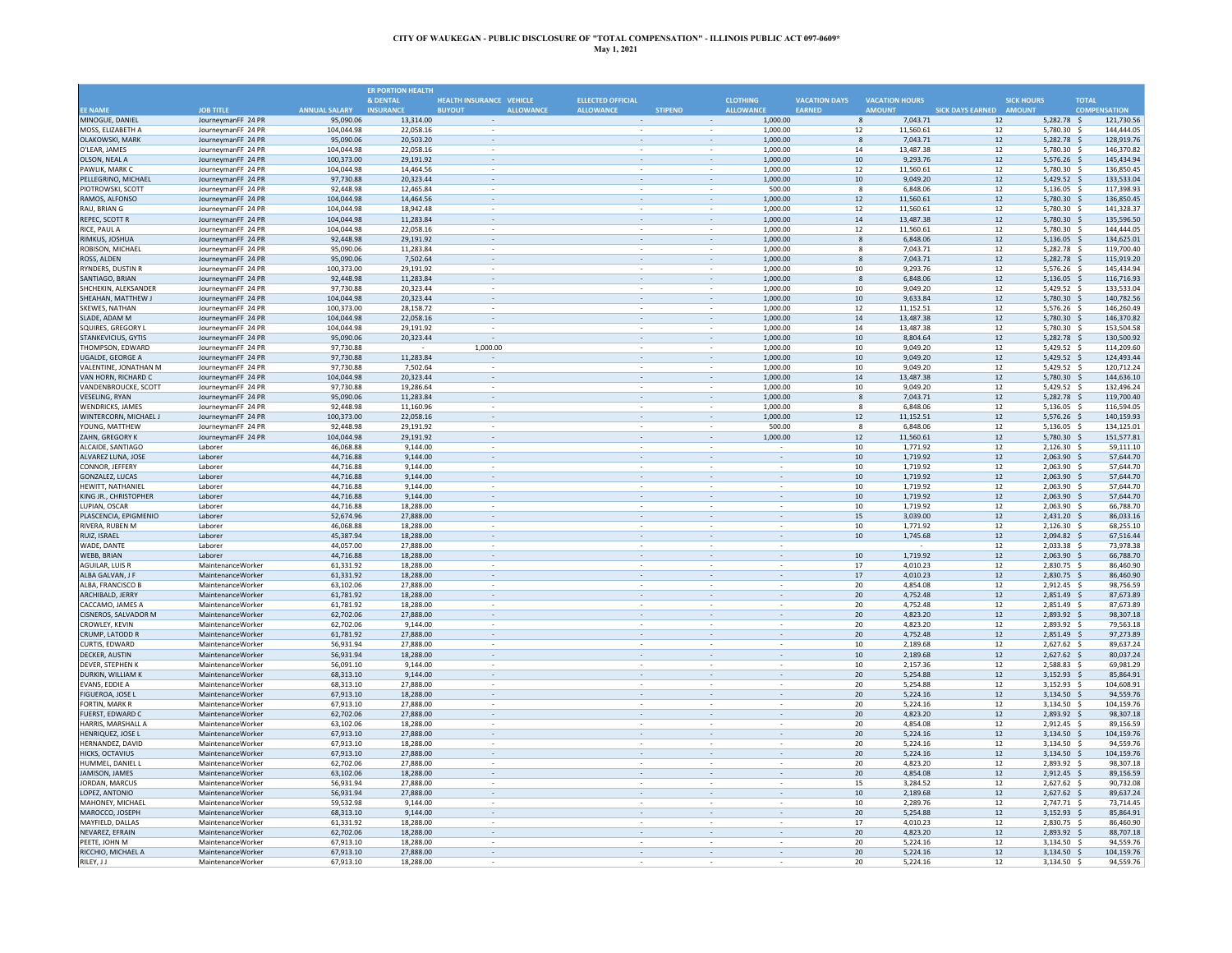|                                             |                                            |                          | <b>ER PORTION HEALTH</b> |                                   |                                    |                                                      |                          |                      |                            |                         |                            |                                      |
|---------------------------------------------|--------------------------------------------|--------------------------|--------------------------|-----------------------------------|------------------------------------|------------------------------------------------------|--------------------------|----------------------|----------------------------|-------------------------|----------------------------|--------------------------------------|
|                                             |                                            |                          | & DENTAL                 | HEALTH INSURANCE VEHICLE          | <b>ELLECTED OFFICIAL</b>           |                                                      | <b>CLOTHING</b>          | <b>VACATION DAYS</b> | <b>VACATION HOURS</b>      |                         | <b>SICK HOURS</b>          | <b>TOTAL</b>                         |
| <b>EE NAME</b>                              | <b>JOB TITLE</b>                           | <b>ANNUAL SALARY</b>     | <b>INSURANCE</b>         | <b>ALLOWANCE</b><br><b>BUYOUT</b> | <b>ALLOWANCE</b>                   | <b>STIPEND</b>                                       | <b>ALLOWANCE</b>         | EARNED               | <b>AMOUNT</b>              | SICK DAYS EARNED AMOUNT |                            | <b>COMPENSATION</b>                  |
| RIOS, HIRAM                                 | MaintenanceWorker                          | 62,702.06                | 27,888.00                |                                   |                                    | $\sim$                                               | $\sim$                   | 20                   | 4.823.20                   | 12                      | 2,893.92 \$                | 98,307.18                            |
| RIPPENTROP, AARON C<br><b>RIVERA, EDGAR</b> | MaintenanceWorker<br>MaintenanceWorker     | 61,331.92<br>68.313.10   | 9,144.00<br>9,144,00     | $\sim$                            |                                    |                                                      |                          | 17<br>20             | 4,010.23<br>5.254.88       | 12<br>12                | 2,830.75 \$<br>3,152.93 \$ | 77,316.90<br>85.864.91               |
| ROBISON, DAVID C                            | MaintenanceWorker                          | 68,313.10                | 9,144.00                 |                                   |                                    |                                                      |                          | 20                   | 5,254.88                   | 12                      | 3,152.93 \$                | 85,864.91                            |
| SALGADO, EDUARDO J                          | MaintenanceWorker                          | 62,702.06                | 27,888.00                |                                   |                                    |                                                      |                          | 20                   | 4.823.20                   | 12                      | 2,893.92 \$                | 98.307.1                             |
| SMITH, ADAM J                               | MaintenanceWorker                          | 61,331.92                | 27,888.00                |                                   |                                    |                                                      |                          | 20                   | 4,717.92                   | 12                      | 2,830.75 \$                | 96,768.59                            |
| <b>SMITH, THOMAS E</b>                      | MaintenanceWorker                          | 68,313.10                | 9,144.00                 |                                   |                                    |                                                      |                          | 20                   | 5,254.88                   | 12                      | 3,152.93 \$                | 85,864.9                             |
| TFSSMANN, MATTHFW                           | MaintenanceWorker                          | 56,931.94                | 9.144.00                 | $\sim$                            | $\sim$                             | $\sim$                                               | ÷.                       | 15                   | 3,284.52                   | 12                      | 2,627.62 \$                | 71.988.08                            |
| VOINOVICH, MICHAEL A                        | MaintenanceWorker                          | 67,513.10                | 18,288.00                | ä,                                |                                    | ÷,                                                   | $\bar{z}$                | 20                   | 5,193.28                   | 12                      | 3,115.97 \$                | 94,110.35                            |
| WARSHIP, TORREY D                           | MaintenanceWorker                          | 63,102.06                | 27,888,00                | $\sim$                            | $\sim$                             | $\hat{\phantom{a}}$                                  | $\sim$                   | 20                   | 4.854.08                   | 12                      | 2,912.45 \$                | 98,756.59                            |
| WASHINGTON, DAMON D                         | MaintenanceWorker                          | 61,331.92                | 27,888.00                | $\overline{\phantom{a}}$          | $\overline{\phantom{a}}$           | $\overline{\phantom{a}}$                             | $\overline{\phantom{a}}$ | 20                   | 4,717.92                   | 12                      | 2,830.75 \$                | 96,768.59                            |
| ZACKERY, MARCUS C                           | MaintenanceWorker                          | 61.331.92                | 9.144.00                 | $\sim$                            |                                    |                                                      | $\sim$                   | 20                   | 4,717.92                   | 12                      | 2,830.75 \$                | 78.024.59                            |
| TAYLOR, ANN                                 | Mayor                                      | 118,502.02               | 19,286.64                |                                   | 18,900.00                          | 9,999.96                                             |                          |                      |                            |                         | $-5$                       | 166,688.62                           |
| DOMINOWSKI, BRENT M                         | Mechanic Supervisor                        | 83,801.90                | 27,888.00                |                                   |                                    |                                                      |                          | 17                   | 5,479.30                   | 12                      | 3,867.74 \$                | 121.036.95                           |
| <b>BEACH, JUSTIN</b><br>CRAIGEN, ALVIN I    | Mechanic/Welder<br>Mechanic/Welder         | 67,394.08<br>68.244.08   | 27,888.00<br>18,288.00   |                                   |                                    |                                                      |                          | 20                   | 15<br>3,888.12<br>5.249.60 | 12<br>12                | 3,110.50<br>3,149.76       | 102,280.70<br>-\$<br>94.931.44<br>-S |
| CRUZ. DANIEL L                              | Mechanic/Welder                            | 67,844.08                | 18.288.00                | $\overline{\phantom{a}}$          |                                    | $\overline{\phantom{a}}$                             | $\sim$                   | 20                   | 5,218.72                   | 12                      | 3.131.23                   | 94.482.0<br>-S                       |
| JAUHIAINEN, WILLIAM J                       | Mechanic/Welder                            | 67,844.08                | 9.144.00                 |                                   |                                    |                                                      |                          | 20                   | 5,218.72                   | 12                      | 3,131.23 \$                | 85,338.03                            |
| NAHF. BLAKE S                               | Mechanic/Welder                            | 67,394.08                | 18,288.00                | $\omega$                          |                                    | $\overline{\phantom{a}}$                             | $\overline{\phantom{a}}$ | 17                   | 4,406.54                   | 12                      | $3,110.50$ \$              | 93,199.11                            |
| PEDDICORD, STEVEN K                         | Mechanic/Welder                            | 67,394.08                | 27,888.00                | $\blacksquare$                    |                                    |                                                      |                          | 20                   | 5,184.16                   | 12                      | 3,110.50 \$                | 103,576.74                           |
| REPP, KEITH R                               | Mechanic/Welder                            | 68,644.08                | 9,144.00                 | $\overline{\phantom{a}}$          | $\sim$                             | $\overline{\phantom{a}}$                             |                          | 20                   | 5,280.32                   | 12                      | $3,168.19$ \$              | 86,236.59                            |
| <b>VRABEL, DANIEL</b>                       | Mechanic/Welder                            | 61,634.04                | 18,288.00                |                                   |                                    |                                                      |                          | 10                   | 2,370.56                   | 12                      | 2,844.67 \$                | 85,137.27                            |
| VELA, ERIK T                                | MIS Director                               | 130,238.08               | 29,191.92                |                                   |                                    |                                                      |                          | 20                   | 10,018.24                  | 12                      | $6,010.94$ \$              | 175,459.18                           |
| HOLMAN, DEBRA M                             | Office Supervisor                          | 66,229.98                | 13,314.00                |                                   |                                    |                                                      |                          | 20                   | 5,094.56                   | 12                      | 3,056.74 \$                | 87,695.28                            |
| <b>HUGHES, JULIE M</b>                      | Office Supervisor                          | 63,705.98                | 19,076.88                |                                   |                                    |                                                      |                          | 15                   | 3,675.36                   | 12                      | 2,940.29                   | -Ś<br>89,398.5                       |
| MARQUEZ, ELIZABETH MAR                      | Office Supervisor                          | 70,837.02                | 22.058.16                |                                   |                                    |                                                      |                          | 20                   | 5.448.96                   | 12                      | 3,269.38 \$                | 101,613.52                           |
| NUNAG, SHAUN                                | Office Supervisor                          | 57,701.02                | 11,283.84                | $\sim$                            |                                    |                                                      | $\sim$                   | 10                   | 2,219.28                   | 12                      | $2,663.14$ \$              | 73,867.28                            |
| LATZ, BRIAN                                 | <b>Parking LotSupervis</b>                 | 74,865.12<br>70,235.88   | 18,288.00                | 500.00                            | $\overline{\phantom{a}}$           | $\overline{\phantom{a}}$                             | $\sim$                   | 20                   | 5,758.88                   | 12<br>12                | 3,455.33 \$                | 102,367.33<br>73,977.53              |
| AGALIANOS, CONSTANTINE<br>AINES. SEAN M     | Patrol Officer: Ste<br>Patrol Officer: Ste | 107.506.88               | 13,314.00                |                                   | $\overline{\phantom{a}}$<br>$\sim$ | $\overline{\phantom{a}}$<br>$\overline{\phantom{a}}$ | 1.100.00                 | 10                   | 4.134.88                   | 12                      | 3,241.63 \$<br>4.961.86 \$ | 131,017.62                           |
| AMANN, JOSHUA                               | Patrol Officer: Ste                        | 107,506.88               |                          | 1,500.00                          |                                    |                                                      | 1,100.00                 | 17                   | 7,029.30                   | 12                      | 4,961.86 \$                | 122,098.03                           |
| ARTEAGA, ALEJANDRO                          | Patrol Officer: Ste                        | 86,949.20                | 19.534.08                |                                   |                                    |                                                      | 1.100.00                 | 10                   | 3.344.24                   | 12                      | 4.013.09 \$                | 114.940.63                           |
| AVILA, ALFREDO                              | Patrol Officer: Ste                        | 86,949.20                | 13,068.00                |                                   |                                    |                                                      | 1,100.00                 |                      | 10<br>3.344.24             | 12                      | 4,013.09                   | 108.474.53<br>-Ś                     |
| <b>BRADFIELD, BRILLIASOL</b>                | Patrol Officer: Ste                        | 107.506.88               |                          | ٠                                 |                                    |                                                      | 1.100.00                 | 17                   | 7.029.30                   | 12                      | 4.961.86 \$                | 120.598.03                           |
| <b>BUDRIS, BRIAN</b>                        | Patrol Officer: Ste                        | 103,058.02               | 11,283.84                |                                   |                                    | $\sim$                                               | 1,100.00                 | 10                   | 3,963.76                   | 12                      | 4.756.51 \$                | 124,162.13                           |
| <b>BULLS, JOSHUA</b>                        | Patrol Officer: Ste                        | 70,235.88                |                          | 500.00                            |                                    |                                                      |                          |                      |                            | 12                      | 3,241.63 \$                | 73,977.5                             |
| <b>BUSI, HRIDAY</b>                         | Patrol Officer: Ste                        | 70,235.88                | 29,191.92                | $\omega$                          |                                    |                                                      |                          |                      | $\sim$                     | 12                      | $3,241.63$ \$              | 102,669.43                           |
| <b>BYRD, DANIEL K</b>                       | Patrol Officer: Ste                        | 107,506.88               | 22.058.16                | $\overline{\phantom{a}}$          |                                    |                                                      | 1.100.00                 | 17                   | 7.029.30                   | 12                      | 4.961.86 \$                | 142.656.19                           |
| <b>CAHUE, YANSEY</b>                        | Patrol Officer: Ste                        | 96.336.76                | 11.283.84                | $\overline{\phantom{a}}$          | $\sim$                             | $\overline{\phantom{a}}$                             | 1.100.00                 | 10                   | 3.705.28                   | $12$                    | 4,446.34 \$                | 116,872.22                           |
| CARDENAS, ENRIQUE                           | Patrol Officer: Ste                        | 107,506.88               | 11,283.84                |                                   |                                    |                                                      | 1,100.00                 |                      | 15<br>6,202.32             | 12                      | 4,961.86 \$                | 131,054.90                           |
| CHALEM, DYLAN                               | Patrol Officer: Ste                        | 84,089.72                | 18,199.20                |                                   |                                    |                                                      | 1,100.00                 |                      | $10\,$<br>3,234.24         | 12                      | 3,881.09 \$                | 110,504.25                           |
| DIVIRGILIO, ANGELA                          | Patrol Officer: Ste                        | 107,506.88               | 14,248.80                |                                   |                                    |                                                      | 1,100.00                 | 10                   | 4,134.88                   | 12                      | 4,961.86                   | 131,952.42                           |
| DIVIRGILIO, SARAH<br>FLFMING, MATTHFW       | Patrol Officer: Ste<br>Patrol Officer: Ste | 107,506.88               | 11,283.84                | ÷                                 | ÷.                                 | ÷                                                    | 1,100.00                 | 15                   | 6,202.32                   | 12<br>12                | 4,961.86 \$<br>4.961.86 \$ | 131,054.90<br>139,057.70             |
| <b>GAJEWNIAK, PATRICK</b>                   | Patrol Officer: Ste                        | 107,506.88<br>70,235.88  | 19,286.64                | $\sim$                            |                                    | $\sim$                                               | 1,100.00                 | 15                   | 6,202.32                   | 12                      | $3,241.63$ \$              | 73,477.51                            |
| GARCIA, EDITH                               | Patrol Officer: Ste                        | 70,235.88                | 6,896.64                 | $\sim$                            | $\sim$                             | $\bar{a}$                                            |                          |                      |                            | 12                      | $3.241.63$ \$              | 80,374.15                            |
| GARCIA, JESUS                               | Patrol Officer: Ste                        | 84,089.72                | 7,502.64                 |                                   |                                    | $\overline{\phantom{a}}$                             | 1,100.00                 | 10                   | 3,234.24                   | 12                      | 3,881.09 \$                | 99,807.69                            |
| <b>GATTONE, VANCE A</b>                     | Patrol Officer: Ste                        | 107,506.88               | 11.283.84                |                                   |                                    | $\overline{\phantom{a}}$                             | 1,100.00                 | 15                   | 6,202.32                   | 12                      | 4.961.86 \$                | 131,054.90                           |
| <b>GONZALEZ, JUAN</b>                       | Patrol Officer: Ste                        | 70,235.88                | 11,283.84                |                                   |                                    |                                                      |                          |                      |                            | 12                      | $3,241.63$ \$              | 84.761.35                            |
| <b>GRUM, MICHAEL</b>                        | Patrol Officer: Ste                        | 96,336.76                | 19,286.64                |                                   |                                    |                                                      | 1,100.00                 | $10\,$               | 3,705.28                   | 12                      | 4,446.34 \$                | 124.875.02                           |
| HAMILTON, BLAKE                             | Patrol Officer: Ste                        | 96,336.76                | 22,058.16                |                                   |                                    |                                                      | 1,100.00                 |                      | $10\,$<br>3,705.28         | 12                      | 4,446.34                   | 127,646.54<br>-\$                    |
| HARRIS, CHRISTOPHER                         | Patrol Officer: Ste                        | 96.336.76                | 7,502.64                 |                                   |                                    |                                                      | 1,100.00                 |                      | 10<br>3,705.28             | 12                      | 4,446.34                   | 113,091.02<br>$\ddot{\phantom{1}}$   |
| HASKE, JONATHAN                             | Patrol Officer: Ste                        | 70,235.88                |                          | $\sim$                            |                                    | $\bar{z}$                                            |                          |                      |                            | 12                      | $3,241.63$ \$              | 73,477.51                            |
| HINDE, SARA                                 | Patrol Officer: Ste                        | 70.235.88                |                          | $\sim$                            |                                    | ÷,                                                   |                          |                      | $\sim$                     | 12                      | 3,241.63 \$                | 73,477.5                             |
| JONES, ANDREW                               | Patrol Officer: Ste                        | 96,336.76                | 11,160.96                | $\sim$                            |                                    | $\overline{\phantom{a}}$                             | 1,100.00                 |                      | 10<br>3,705.28             | 12                      | 4,446.34 \$                | 116,749.34                           |
| JUREK, JOSEPH M                             | Patrol Officer: Ste                        | 107.506.88               | 29.191.92                | $\sim$                            |                                    | $\sim$                                               | 1.100.00                 | 17                   | 7.029.30                   | 12                      | 4.961.86 \$                | 149.789.9                            |
| <b>KEATING, JAMES</b>                       | Patrol Officer: Ste                        | 96.336.76                | 19,534.08                |                                   |                                    | $\overline{\phantom{a}}$                             | 1.100.00                 | 10                   | 3.705.28                   | 12                      | $4,446.34$ \$              | 125,122.46                           |
| <b>KLEIN, BRANDON</b>                       | Patrol Officer: Ste<br>Patrol Officer: Ste | 84,089.72                | 7,502.64                 |                                   |                                    |                                                      | 1,100.00                 | $10\,$               | 3,234.24                   | 12                      | 3,881.09 \$                | 99,807.69                            |
| KRUPICA, MICHAEL                            |                                            | 96,336.76                | 29,191.92                |                                   |                                    |                                                      | 1,100.00                 |                      | $10\,$<br>3,705.28         | 12                      | 4,446.34 \$                | 134,780.30                           |
| LAU, JASON<br><b>LAWRENCE, CHAD F</b>       | Patrol Officer: Ste<br>Patrol Officer: Ste | 107,506.88<br>107,506.88 | 19,286.64<br>29,191.92   |                                   |                                    |                                                      | 1,100.00<br>1,100.00     | 15<br>17             | 6,202.32<br>7.029.30       | 12<br>12                | 4,961.86 \$<br>4,961.86 \$ | 139,057.70<br>149,789.95             |
| LEONARDO, DENNIS                            | Patrol Officer: Ste                        | 84,089.72                | 336.24                   | 500.00                            |                                    | ÷.                                                   | 1,100.00                 | 10                   | 3,234.24                   | 12                      | 3,881.09 \$                | 93,141.29                            |
| LLENZA, CHRISTOPHER                         | Patrol Officer: Ste                        | 107,506.88               | 6,896.64                 |                                   |                                    | $\bar{z}$                                            | 1,100.00                 | 10                   | 4,134.88                   | 12                      | 4,961.86 \$                | 124,600.26                           |
| LOPEZ, MATTEO                               | Patrol Officer: Ste                        | 70,235.88                |                          | 500.00                            | $\sim$                             | $\overline{\phantom{a}}$                             |                          |                      |                            | 12                      | $3,241.63$ \$              | 73,977.51                            |
| LYONS, PETER V                              | Patrol Officer: Ste                        | 107,506.88               | 11,283.84                |                                   | $\sim$                             | $\overline{\phantom{a}}$                             | 1,100.00                 | $17\,$               | 7,029.30                   | 12                      | 4,961.86 \$                | 131,881.87                           |
| <b>LYTLE, KEVIN J</b>                       | Patrol Officer: Ste                        | 107,506.88               | 11.283.84                | $\sim$                            |                                    |                                                      | 1.100.00                 | 15                   | 6.202.32                   | 12                      | 4.961.86 \$                | 131.054.90                           |
| MAGPALI JR., OSCAR                          | Patrol Officer: Ste                        | 96,336.76                | 6,896.64                 |                                   |                                    | $\overline{\phantom{a}}$                             | 1,100.00                 |                      | 10<br>3,705.28             | 12                      | 4,446.34 \$                | 112,485.02                           |
| MAYER, MICHAEL                              | Patrol Officer: Ste                        | 107,506.88               | 11.283.84                |                                   |                                    |                                                      | 1.100.00                 | 10                   | 4.134.88                   | 12                      | 4.961.86 \$                | 128.987.46                           |
| MCELROY, TREVOR                             | Patrol Officer: Ste                        | 96,336.76                | 11,283.84                |                                   |                                    |                                                      | 1,100.00                 |                      | 10<br>3,705.28             | 12                      | 4,446.34                   | 116,872.22<br>-Ś                     |
| NEWMAN, ANDREW                              | Patrol Officer: Ste                        | 96,336.76                | 11.283.84                |                                   |                                    |                                                      | 1.100.00                 | 10                   | 3,705.28                   | 12                      | 4.446.34 \$                | 116.872.22                           |
| NICKERSON, JOSHUA                           | Patrol Officer: Ste                        | 70,235.88                | 7.379.76                 | 500.00                            |                                    | $\overline{\phantom{a}}$                             | 150.00                   |                      |                            | 12                      | $3,241.63$ \$              | 81,507.27                            |
| NIEMIEC, ROBERT                             | Patrol Officer: Ste                        | 96,336.76                | 29,191.92                |                                   |                                    |                                                      | 1,100.00                 | 10                   | 3,705.28                   | 12                      | 4,446.34                   | 134,780.30                           |
| PADILLA, JOVANY                             | Patrol Officer: Ste                        | 70,235.88                | 6,896.64                 | $\sim$                            | $\overline{\phantom{a}}$           | $\overline{\phantom{a}}$                             |                          |                      |                            | 12                      | 3,241.63                   | 80,374.1                             |
| PANTOJA, MARIA D<br>PITON, KENNETH J        | Patrol Officer: Ste<br>Patrol Officer: Ste | 107.506.88<br>107,506.88 | 11.283.84<br>29,191.92   | $\sim$                            |                                    |                                                      | 1,100.00<br>1,100.00     | 15<br>17             | 6,202.32<br>7,029.30       | 12<br>12                | 4.961.86<br>4,961.86 \$    | 131.054.90<br>149,789.95             |
| RAMIREZ, DANIEL                             | Patrol Officer: Ste                        | 96.336.76                | 11,283.84                |                                   |                                    | $\overline{\phantom{a}}$                             | 1,100.00                 | 10                   | 3,705.28                   | 12                      | 4,446.34 \$                | 116,872.22                           |
|                                             |                                            |                          |                          |                                   |                                    |                                                      |                          |                      |                            |                         |                            |                                      |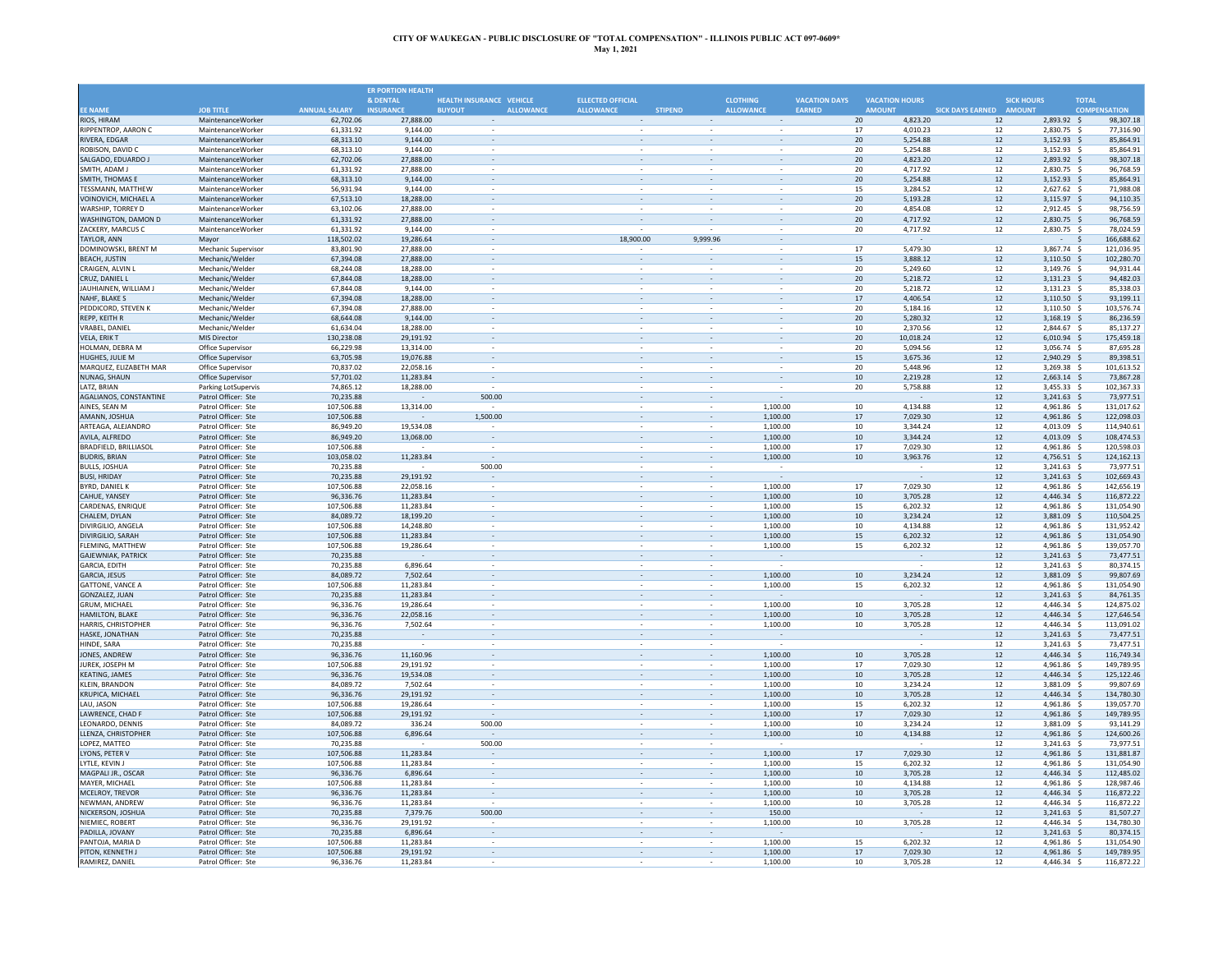|                                                   |                                              |                          | <b>ER PORTION HEALTH</b> |                                   |                                                      |                |                          |                      |                      |                                  |                         |                                         |              |                          |
|---------------------------------------------------|----------------------------------------------|--------------------------|--------------------------|-----------------------------------|------------------------------------------------------|----------------|--------------------------|----------------------|----------------------|----------------------------------|-------------------------|-----------------------------------------|--------------|--------------------------|
|                                                   |                                              |                          | & DENTAL                 | <b>HEALTH INSURANCE VEHICLE</b>   | <b>ELLECTED OFFICIAL</b>                             |                |                          | <b>CLOTHING</b>      | <b>VACATION DAYS</b> | <b>VACATION HOURS</b>            |                         | <b>SICK HOURS</b>                       | <b>TOTAL</b> |                          |
| <b>FF NAME</b>                                    | <b>JOB TITLE</b>                             | <b>ANNUAL SALARY</b>     | <b>INSURANCE</b>         | <b>ALLOWANCE</b><br><b>BUYOUT</b> | <b>ALLOWANCE</b>                                     | <b>STIPEND</b> |                          | <b>ALLOWANCE</b>     | EARNED               | <b>AMOUNT</b>                    | SICK DAYS EARNED AMOUNT |                                         |              | <b>COMPENSATION</b>      |
| RASMUSSEN, ALEX                                   | Patrol Officer: Ste                          | 96,336.76                | 29,191.92                |                                   | $\sim$                                               |                | $\sim$                   | 1,100.00             |                      | 10<br>3,705.28                   | 12                      | $4,446.34$ \$                           |              | 134,780.30               |
| REYES, MICHAEL R<br>RODRIGUEZ, LISANDRA           | Patrol Officer: Ste<br>Patrol Officer: Ste   | 107,506.88<br>96,336.76  | 29.191.92<br>19,195.20   | $\sim$                            | $\sim$                                               |                |                          | 1,100.00<br>1,100.00 |                      | 15<br>6.202.32<br>10<br>3,705.28 | 12<br>12                | 4,961.86<br>$4.446.34$ \$               |              | 148,962.98<br>124,783.58 |
| ROWELL, JACOB                                     | Patrol Officer: Ste                          | 81,644.68                |                          | 500.00                            |                                                      |                |                          | 1.100.00             |                      | 10<br>3.140.16                   |                         | 12<br>3,768.19 \$                       |              | 90,153.03                |
| SAMUEL, MARCUS                                    | Patrol Officer: Ste                          | 96,336.76                | 11,283.84                |                                   |                                                      |                |                          | 1,100.00             |                      | $10\,$<br>3,705.28               |                         | $12\,$<br>4.446.34 \$                   |              | 116,872.22               |
| SANCHEZ, JACKIE                                   | Patrol Officer: Ste                          | 81,644.68                | 29,191.92                |                                   |                                                      |                |                          | 650.00               |                      | 10<br>3,140.16                   |                         | $12\,$<br>3,768.19 \$                   |              | 118,394.95               |
| SCHUCH, TIMOTHY                                   | Patrol Officer: Ste                          | 70.235.88                |                          | 1,000.00                          |                                                      |                |                          |                      |                      |                                  | 12                      | $3,241.63$ \$                           |              | 74,477.51                |
| SHIELDS, JUSTIN                                   | Patrol Officer: Ste                          | 107,506.88               | 29,191.92                |                                   |                                                      |                | $\sim$                   | 1,100.00             |                      | 17<br>7,029.30                   | 12                      | 4,961.86 \$                             |              | 149,789.95               |
| SIMONCELLI, JOHN                                  | Patrol Officer: Ste                          | 107,506.88               | 29,191.92                |                                   |                                                      |                |                          | 1,100.00             |                      | 15<br>6,202.32                   |                         | 12<br>4,961.86 \$                       |              | 148,962.98               |
| SMITH, JAMES                                      | Patrol Officer: Ste                          | 107,506.88               | 11.283.84                | $\sim$                            | $\hat{\phantom{a}}$                                  |                | $\overline{\phantom{a}}$ | 1,100.00             |                      | 10<br>4,134.88                   |                         | 12<br>4,961.86 \$                       |              | 128,987.46               |
| STEEGE, BRIAN R                                   | Patrol Officer: Ste                          | 107,506.88               | 11,283.84                | $\overline{\phantom{a}}$          | $\overline{\phantom{a}}$                             |                | $\overline{\phantom{a}}$ | 1,100.00             |                      | 15<br>6,202.32                   |                         | 12<br>4,961.86 \$                       |              | 131,054.90               |
| STERN, QUINTEN M                                  | Patrol Officer: Ste                          | 86,949.20<br>103.058.02  | 22,058.16                | $\sim$                            | $\overline{\phantom{a}}$                             |                | $\sim$                   | 1,100.00<br>1.100.00 |                      | 10<br>3,344.24<br>10             | 12                      | 4,013.09 \$                             |              | 117,464.69               |
| SWING, DANIELLE<br>SZOSTAK, JOHN W                | Patrol Officer: Ste<br>Patrol Officer: Ste   | 107,506.88               | 7,502.64<br>29,191.92    |                                   | $\sim$                                               |                | $\overline{\phantom{a}}$ | 1,100.00             |                      | 3,963.76<br>17<br>7,029.30       | $12\,$                  | 4,756.51 \$<br>12<br>4,961.86 \$        |              | 120,380.93<br>149,789.95 |
| TABISZ, RICHARD D                                 | Patrol Officer: Ste                          | 107,506.88               | 13.343.52                |                                   |                                                      |                |                          | 1,100.00             |                      | 10<br>4.134.88                   |                         | 12<br>4,961.86 \$                       |              | 131,047.14               |
| <b>TAVAJIAN, BROOKE</b>                           | Patrol Officer: Ste                          | 96,336.76                | 6.896.64                 |                                   |                                                      |                |                          | 1,100.00             |                      | 10<br>3,705.28                   | 12                      | 4.446.34                                | - S          | 112,485.02               |
| <b>TICO, LOUIE</b>                                | Patrol Officer: Ste                          | 81,644.68                | 6,773.76                 |                                   |                                                      |                |                          | 100.00               |                      | 10<br>3,140.16                   | 12                      | 3,768.19 \$                             |              | 95,426.79                |
| TZAVARAS, KONSTANTINE                             | Patrol Officer: Ste                          | 107,506.88               | 22.058.16                |                                   |                                                      |                |                          | 1,100.00             |                      | 7,029.30<br>17                   | 12                      | 4.961.86                                | - 9          | 142,656.19               |
| WARD, JESSICA                                     | Patrol Officer: Ste                          | 81,644.68                | 11,283.84                | $\sim$                            | $\sim$                                               |                | $\overline{\phantom{a}}$ | 650.00               |                      | $10\,$<br>3,140.16               |                         | $12\,$<br>3,768.19 \$                   |              | 100,486.87               |
| WOLFE, NEIL J                                     | Patrol Officer: Ste                          | 107,506.88               | 6.896.64                 |                                   |                                                      |                |                          | 1,100.00             |                      | 15<br>6.202.32                   | 12                      | 4,961.86 \$                             |              | 126,667.70               |
| ZENONI, MICHAEL                                   | Patrol Officer: Ste                          | 107,506.88               | 14,805.60                | $\overline{\phantom{a}}$          | $\overline{\phantom{a}}$                             |                |                          | 1,100.00             |                      | 15<br>6,202.32                   |                         | 12<br>4,961.86 \$                       |              | 134,576.66               |
| ALEXANDER, ARMANDO T                              | Patrol Officer: 15+                          | 108.581.98               | 21,268.80                |                                   |                                                      |                |                          | 1,100.00             |                      | 20<br>8.352.48                   | 12                      | 5,011.49                                | - 5          | 144,314.75               |
| ALLBEE, CHRISTOPHER S                             | Patrol Officer: 15+                          | 108.581.98               | 11,283.84                | 500.00                            |                                                      |                |                          | 1.100.00             |                      | 20<br>8,352.48                   | 12                      | $5.011.49$ \$                           |              | 134,829.79               |
| AMARO, RIGOBERTO                                  | Patrol Officer: 15+                          | 108,581.98               | 22,058.16                |                                   |                                                      |                |                          | 1,100.00             |                      | 20<br>8,352.48                   | 12                      | 5,011.49 \$                             |              | 145,104.11               |
| <b>BAKER, MALLORY E</b><br>BAYSINGER, JOSEPH.     | Patrol Officer: 15+<br>Patrol Officer: 15+   | 108,581.98<br>108.581.98 | 7,379.76<br>29,191.92    |                                   |                                                      |                |                          | 1,100.00<br>1,100.00 |                      | 20<br>8,352.48<br>20<br>8.352.48 | 12                      | $12\,$<br>$5,011.49$ \$<br>5.011.49     |              | 130,425.7<br>152,237.87  |
| CANCINO, ADRIANA I                                | Patrol Officer: 15+                          | 108,581.98               |                          |                                   |                                                      |                |                          | 1,100.00             |                      | 20<br>8,352.48                   | 12                      | 5,011.49 \$                             |              | 123,045.95               |
| CANCINO, ALFONSO                                  | Patrol Officer: 15+                          | 108,581.98               | 29,191.92                | $\bar{\phantom{a}}$               | $\hat{\phantom{a}}$                                  |                | $\overline{\phantom{a}}$ | 1,100.00             |                      | 20<br>8,352.48                   |                         | 12<br>5,011.49 \$                       |              | 152,237.87               |
| CANCINO, FRANCISCO                                | Patrol Officer: 15+                          | 108,581.98               | 22,058.16                | $\overline{\phantom{a}}$          | $\overline{\phantom{a}}$                             |                | $\overline{\phantom{a}}$ | 1,100.00             |                      | 20<br>8,352.48                   |                         | 12<br>$5,011.49$ \$                     |              | 145,104.11               |
| CAPPELLUTI, DOMENIC                               | Patrol Officer: 15+                          | 108,581.98               | 29,191.92                |                                   | $\sim$                                               |                | $\overline{\phantom{a}}$ | 1,100.00             |                      | 20<br>8,352.48                   | 12                      | $5,011.49$ \$                           |              | 152,237.87               |
| DRISCOLL, STEPHEN A                               | Patrol Officer: 15+                          | 108.581.98               |                          | 1,500.00                          | $\sim$                                               |                | $\overline{\phantom{a}}$ | 1.100.00             |                      | 20<br>8.352.48                   |                         | 12<br>$5.011.49$ \$                     |              | 124,545.95               |
| FALOTICO, BRIAN J                                 | Patrol Officer: 15+                          | 108,581.98               | 29,191.92                |                                   |                                                      |                |                          | 1,100.00             |                      | 20<br>8,352.48                   |                         | 12<br>5,011.49 \$                       |              | 152,237.87               |
| FERDINA, JEFFREY S                                | Patrol Officer: 15+                          | 108,581.98               | 14,494.80                |                                   |                                                      |                |                          | 1,100.00             |                      | 20<br>8,352.48                   |                         | 12<br>$5,011.49$ \$                     |              | 137,540.75               |
| FONTANILLA, RAYMOND A                             | Patrol Officer: 15+                          | 108,581.98               | 11.283.84                |                                   |                                                      |                |                          | 1,100.00             |                      | 20<br>8.352.48                   | 12                      | 5,011.49                                | - \$         | 134,329.79               |
| <b>GORDON, KELLY L</b><br><b>GRABERT, BARRY A</b> | Patrol Officer: 15+                          | 108,581.98<br>108.581.98 | 14,494.80<br>20.323.44   |                                   |                                                      |                |                          | 1.100.00<br>1.100.00 |                      | 20<br>8.352.48<br>20<br>8.352.48 | 12                      | 12<br>$5,011.49$ \$<br>$5.011.49$ \$    |              | 137.540.75<br>143,369.39 |
| GRZEDA, JAROSLAW                                  | Patrol Officer: 15+<br>Patrol Officer: 15+   | 108,581.98               | 19,076.88                | $\sim$                            |                                                      |                |                          | 1,100.00             |                      | 20<br>8,352.48                   |                         | $12\,$<br>5,011.49 \$                   |              | 142,122.83               |
| <b>GUTKE, JASON A</b>                             | Patrol Officer: 15+                          | 108.581.98               | 19.076.88                | 500.00                            | ×.                                                   |                |                          | 1.100.00             |                      | 20<br>8.352.48                   | 12                      | $5.011.49$ \$                           |              | 142,622.8                |
| HAKEEM, BILAL A                                   | Patrol Officer: 15+                          | 108,581.98               | 29,191.92                | $\sim$                            | $\overline{\phantom{a}}$                             |                | $\overline{\phantom{a}}$ | 1,100.00             |                      | 20<br>8,352.48                   |                         | 12<br>$5,011.49$ \$                     |              | 152,237.87               |
| HARWOOD, MARK T                                   | Patrol Officer: 15+                          | 108.581.98               | 20.323.44                | $\sim$                            |                                                      |                |                          | 1.100.00             |                      | 20<br>8.352.48                   | 12                      | 5.011.49 \$                             |              | 143,369.39               |
| HIRD, PHILIP J                                    | Patrol Officer: 15+                          | 108,581.98               | 22,058.16                |                                   |                                                      |                |                          | 1,100.00             |                      | 20<br>8,352.48                   | 12                      | $5,011.49$ \$                           |              | 145,104.11               |
| HODO, MARVIN L                                    | Patrol Officer: 15+                          | 108,581.98               | 7,166.40                 |                                   |                                                      |                |                          | 1,100.00             |                      | 20<br>8,352.48                   | 12                      | 5,011.49                                |              | 130,212.35               |
| HOLLISTER, STEVEN E                               | Patrol Officer: 15+                          | 108,581.98               | 22,058.16                |                                   |                                                      |                |                          | 1,100.00             |                      | 20<br>8,352.48                   |                         | $12\,$<br>5,011.49 \$                   |              | 145,104.13               |
| JIMENEZ, JOHNNY                                   | Patrol Officer: 15+                          | 108,581.98               | 22.058.16                |                                   |                                                      |                |                          | 1,100.00             |                      | 20<br>8.352.48                   | 12                      | 5.011.49                                |              | 145,104.11               |
| <b>KATRALIS, IRENE</b>                            | Patrol Officer: 15+                          | 108,581.98               | 11,283.84                |                                   |                                                      |                |                          | 1,100.00             |                      | 20<br>8,352.48                   | 12                      | 5,011.49 \$                             |              | 134,329.79               |
| KELLY, CORY L                                     | Patrol Officer: 15+                          | 108,581.98               | 13,343.52                | $\sim$                            | ×.                                                   |                | ä,                       | 1,100.00             |                      | 20<br>8,352.48<br>20             |                         | 12<br>5,011.49 \$                       |              | 136,389.47               |
| KIRBY, JAMES A<br>LAMANNA, KEITH                  | Patrol Officer: 15+<br>Patrol Officer: 15+   | 108,581.98<br>108,581.98 | 22,058.16                | 1,500.00                          | $\overline{\phantom{a}}$<br>$\overline{\phantom{a}}$ |                | $\overline{\phantom{a}}$ | 1,100.00<br>1,100.00 |                      | 8,352.48<br>20<br>8,352.48       | 12                      | $5,011.49$ \$<br>12<br>5,011.49 \$      |              | 145,104.11<br>124,545.95 |
| LUKA, KRISTIN N                                   | Patrol Officer: 15+                          | 108,581.98               | 765.60                   | 1,500.00                          | $\sim$                                               |                |                          | 1,100.00             |                      | 20<br>8,352.48                   | 12                      | $5,011.49$ \$                           |              | 125,311.55               |
| MAHONFY, DAVID M                                  | Patrol Officer: 15+                          | 108.581.98               | 22.058.16                |                                   |                                                      |                |                          | 1.100.00             |                      | 20<br>8.352.48                   | 12                      | $5.011.49$ \$                           |              | 145.104.11               |
| NEWMAN, LAINIE A                                  | Patrol Officer: 15+                          | 108,581.98               | 1,554.96                 |                                   |                                                      |                |                          | 1,100.00             |                      | 20<br>8,352.48                   |                         | $12\,$<br>5,011.49 \$                   |              | 124,600.91               |
| NIEVES, JOSE A                                    | Patrol Officer: 15+                          | 108,581.98               | 7,379.76                 |                                   |                                                      |                |                          | 1,100.00             |                      | 20<br>8,352.48                   |                         | 12<br>5,011.49                          |              | 130,425.71               |
| NOYER, MICHAEL J                                  | Patrol Officer: 15+                          | 108,581.98               | 22,058.16                |                                   |                                                      |                |                          | 1.100.00             |                      | 8.352.48<br>20                   |                         | 12<br>5,011.49                          | - \$         | 145.104.13               |
| OROZCO, ANDREW J                                  | Patrol Officer: 15+                          | 108.581.98               | 22.058.16                |                                   |                                                      |                |                          | 1.100.00             |                      | 20<br>8.352.48                   | 12                      | $5.011.49$ \$                           |              | 145.104.1                |
| PAULSEN, ANTHONY M                                | Patrol Officer: 15+                          | 108,581.98               | 29,191.92                | $\omega$                          |                                                      |                | $\overline{\phantom{a}}$ | 1,100.00             |                      | 20<br>8,352.48                   |                         | $12\,$<br>$5,011.49$ \$                 |              | 152,237.87               |
| PAULSEN, DONALD L                                 | Patrol Officer: 15+                          | 108,581.98               | 19,076.88                | $\sim$                            | ×.                                                   |                |                          | 1,100.00             |                      | 20<br>8,352.48                   | 12                      | $5,011.49$ \$                           |              | 142,122.8                |
| PERLEY, APRIL L<br>POGUE, ANGELA M                | Patrol Officer: 15+<br>Patrol Officer: 15+   | 108,581.98<br>108.581.98 | 7,502.64<br>29,191.92    | $\sim$                            | $\overline{\phantom{a}}$                             |                | $\overline{\phantom{a}}$ | 1,100.00<br>1.100.00 |                      | 20<br>8,352.48<br>20<br>8.352.48 | 12<br>12                | $5,011.49$ \$<br>5.011.49 \$            |              | 130,548.59<br>152,237.87 |
| <b>SCHLETZ, CHARLES W</b>                         | Patrol Officer: 15+                          | 108,581.98               | 22,058.16                |                                   |                                                      |                |                          | 1,100.00             |                      | 20<br>8,352.48                   | 12                      | $5,011.49$ \$                           |              | 145,104.11               |
| SHEPHERD, DANIEL L                                | Patrol Officer: 15+                          | 108.581.98               | 19.076.88                |                                   |                                                      |                |                          | 1,100.00             |                      | 20<br>8.352.48                   | 12                      | 5,011.49 \$                             |              | 142.122.83               |
| SLIOZIS, MICHAEL J                                | Patrol Officer: 15+                          | 108,581.98               | 22,058.16                |                                   |                                                      |                |                          | 1,100.00             |                      | 20<br>8,352.48                   |                         | 12<br>$5,011.49$ \$                     |              | 145,104.1                |
| STOKES, ANITA A                                   | Patrol Officer: 15+                          | 108,581.98               | 7,502.64                 |                                   |                                                      |                |                          | 1,100.00             |                      | 20<br>8,352.48                   | 12                      | 5,011.49 \$                             |              | 130,548.59               |
| <b>SUMMERS, DREW G</b>                            | Patrol Officer: 15+                          | 108,581.98               | 19,076.88                |                                   |                                                      |                |                          | 1,100.00             |                      | 20<br>8,352.48                   | 12                      | $5,011.49$ \$                           |              | 142,122.83               |
| TRAN, JOSHUA F                                    | Patrol Officer: 15+                          | 108,581.98               | 21,268.80                | $\omega$                          |                                                      |                | ä,                       | 1,100.00             |                      | 20<br>8,352.48                   |                         | 12<br>$5,011.49$ \$                     |              | 144,314.75               |
| VANHOOGEN, DANIEL J                               | Patrol Officer: 15+                          | 108,581.98               | 11.283.84                | $\omega$                          | $\overline{\phantom{a}}$                             |                | $\overline{\phantom{a}}$ | 1,100.00             |                      | 20<br>8,352.48                   | 12                      | 5,011.49 \$                             |              | 134,329.79               |
| VAZQUEZ, GERARDO                                  | Patrol Officer: 15+                          | 108,581.98               | 22,058.16                | $\overline{\phantom{a}}$          | $\cdot$                                              |                | $\overline{\phantom{a}}$ | 1,100.00             |                      | 20<br>8,352.48                   |                         | 12<br>5,011.49 \$                       |              | 145,104.11               |
| VILLALOBOS, ALEJOS                                | Patrol Officer: 15+                          | 108,581.98               | 22,058.16                |                                   | $\sim$                                               |                | $\overline{\phantom{a}}$ | 1,100.00             |                      | 20<br>8,352.48                   | 12                      | $5,011.49$ \$                           |              | 145,104.11               |
| WHITE, ANDREW L                                   | Patrol Officer: 15+                          | 108.581.98               | 22.058.16                |                                   |                                                      |                |                          | 1.100.00             |                      | 20<br>8.352.48                   | 12                      | $5.011.49$ \$                           |              | 145.104.11               |
| WYMAN, STEVEN K<br>AMBROSE, BRANDON E             | PlumbingInspector                            | 73,354.06<br>52,585.06   | 19,040.64<br>27,888.00   |                                   | $\sim$                                               |                |                          | 150.00               |                      | 10<br>2,821.28<br>20<br>4,044.96 |                         | $12\,$<br>3,385.54 \$<br>12<br>2,426.98 |              | 98,751.52<br>86,945.00   |
| CODY, BRETT J                                     | Police Auxiliary Gro<br>Police Auxiliary Gro | 50,217.96                | 27,888.00                |                                   |                                                      |                |                          |                      |                      | 10<br>1,931.44                   |                         | 12<br>2,317.73                          | - S          | 82,355.13                |
| MANLEY, AMBER                                     | Police Auxiliary Gro                         | 51,735.06                | 27,888.00                |                                   |                                                      |                |                          |                      |                      | 15<br>2.984.76                   | 12                      | 2.387.81                                | -S           | 84,995.63                |
| RAVY GARZA, NICOLE L                              | Police Auxiliary Gro                         | 54,909.92                | 27,888.00                | $\omega$                          | $\sim$                                               |                |                          | $\sim$               |                      | 3,590.26<br>17                   | 12                      | 2.534.30 \$                             |              | 88,922.49                |
| RUIZ, CARLOS                                      | Police Auxiliary Gro                         | 56,584.12                | 18,288.00                |                                   |                                                      |                |                          |                      |                      | 20<br>4,352.64                   | 12                      | 2,611.58                                | - \$         | 81,836.34                |
| WALLES, WAYNE MICHAEL                             | Police Chief                                 | 165,012.04               | 29,191.92                |                                   |                                                      |                |                          | 1,000.00             |                      | 12,693.28<br>20                  |                         | $12\,$<br>7,615.97 \$                   |              | 215,513.21               |
| <b>BEACH, ROBERT S</b>                            | POLICE COMMANDER                             | 130.812.02               | 19,286.64                |                                   |                                                      |                |                          | 1.000.00             |                      | 10.062.40<br>20                  |                         | 12<br>6.037.44                          | - \$         | 167.198.50               |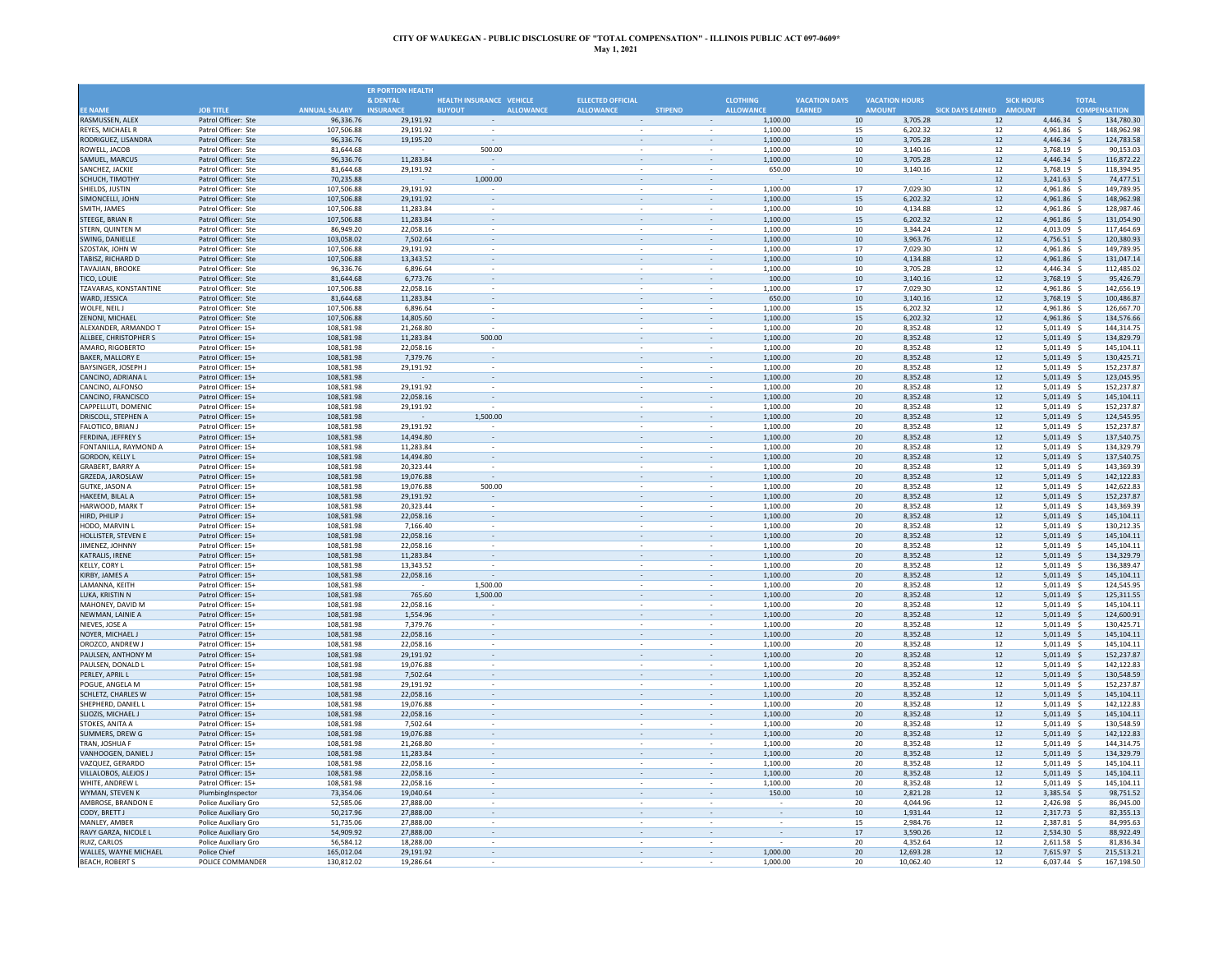|                                                   |                                                            |                          | <b>ER PORTION HEALTH</b> |                                   |                                                      |                |                          |                      |                      |                                  |                         |                              |                     |                          |
|---------------------------------------------------|------------------------------------------------------------|--------------------------|--------------------------|-----------------------------------|------------------------------------------------------|----------------|--------------------------|----------------------|----------------------|----------------------------------|-------------------------|------------------------------|---------------------|--------------------------|
|                                                   |                                                            |                          | & DENTAL                 | <b>HEALTH INSURANCE VEHICLE</b>   | <b>ELLECTED OFFICIAL</b>                             |                | <b>CLOTHING</b>          |                      | <b>VACATION DAYS</b> | <b>VACATION HOURS</b>            |                         | <b>SICK HOURS</b>            | <b>TOTAL</b>        |                          |
| <b>FF NAME</b>                                    | <b>JOB TITLE</b>                                           | <b>ANNUAL SALARY</b>     | <b>INSURANCE</b>         | <b>ALLOWANCE</b><br><b>BUYOUT</b> | <b>ALLOWANCE</b>                                     | <b>STIPEND</b> |                          | <b>ALLOWANCE</b>     | <b>EARNED</b>        | <b>AMOUNT</b>                    | SICK DAYS EARNED AMOUNT |                              | <b>COMPENSATION</b> |                          |
| CHASTAIN, SCOTT D                                 | POLICE COMMANDER                                           | 131,062.02               | 22,058.16                |                                   |                                                      |                | $\sim$                   | 1,000.00             |                      | 20<br>10,081.76                  | 12                      | $6,049.06$ \$                |                     | 170,251.00               |
| <b>GOINS, MICHAEL J</b><br><b>GRIMES, IRVIN E</b> | POLICE COMMANDER<br>POLICE COMMANDER                       | 131,062.02               | 22,058.16<br>22.058.16   |                                   |                                                      |                |                          | 1,000.00<br>1.000.00 |                      | 10,081.76<br>20<br>20            | 12<br>12                | 6,049.06 \$<br>$6.049.06$ \$ |                     | 170,251.00               |
| MANDRO, MICHAEL D                                 | POLICE COMMANDER                                           | 131,062.02<br>130,812.02 | 22,058.16                | $\sim$                            | $\overline{\phantom{a}}$                             |                |                          | 1,000.00             |                      | 10,081.76<br>20<br>10.062.40     | 12                      | $6,037.44$ \$                |                     | 170,251.00<br>169,970.02 |
| MULLEN, BRIAN W                                   | POLICE COMMANDER                                           | 131,062.02               | 22,058.16                |                                   |                                                      |                |                          | 1,000.00             |                      | 20<br>10,081.76                  | 12                      | $6,049.06$ \$                |                     | 170.251.00               |
| NAVARRO, EDGARDO                                  | POLICE COMMANDER                                           | 130,812.02               | 14,494.80                |                                   |                                                      |                |                          | 1,000.00             |                      | 20<br>10,062.40                  | 12                      | 6,037.44 \$                  |                     | 162,406.66               |
| ROUSH, DEVIN W                                    | POLICE COMMANDER                                           | 126,020.88               | 14,464.56                |                                   |                                                      |                |                          | 1,100.00             |                      | 20<br>9,693.92                   | 12                      | $5,816.35$ \$                |                     | 157,095.71               |
| THOMAS, SCOTT M                                   | POLICE COMMANDER                                           | 125,770.88               | 11.283.84                | ÷.                                |                                                      |                | $\omega$                 | 1,100.00             |                      | 20<br>9.674.72                   | 12                      | $5,804.83$ \$                |                     | 153.634.27               |
| <b>BUCKINGHAM, TIMOTHY</b>                        | Police Lieutenant                                          | 128,545.59               | 28,850.88                | $\sim$                            |                                                      |                |                          | 1,270.00             |                      | 20<br>9,888.16                   | 12                      | 5,932.90 \$                  |                     | 174,487.53               |
| JOSEPH, ANTHONY J                                 | Police Lieutenant                                          | 128,545.59               | 22,058.16                |                                   | $\hat{\phantom{a}}$                                  |                | $\overline{\phantom{a}}$ | 1,270.00             |                      | 20<br>9,888.16                   | 12                      | 5,932.90 \$                  |                     | 167,694.81               |
| LEONARD, JAMES P                                  | Police Lieutenant                                          | 128,545.59               |                          | 1,500.00                          | $\overline{\phantom{a}}$                             |                | $\overline{\phantom{a}}$ | 1,270.00             |                      | 20<br>9,888.16                   | 12                      | 5,932.90 \$                  |                     | 147,136.65               |
| OLIVER, JONATHAN M                                | <b>Police Lieutenant</b>                                   | 128,545.59               | 14.464.56                |                                   | $\sim$                                               |                | $\overline{\phantom{a}}$ | 1,270.00             |                      | 20<br>9.888.16                   | 12                      | 5,932.90 \$                  |                     | 160.101.23               |
| WHITE, BEATRICE D                                 | POLICE RECORDS SUPER                                       | 83.911.02                | 7,502.64                 |                                   |                                                      |                | $\overline{\phantom{a}}$ |                      |                      | 20<br>6.454.72                   | 12                      | 3.872.83 \$                  |                     | 101,741.21               |
| AGALIANOS, ELIAS                                  | <b>Police Sergeant</b>                                     | 120,417.33               | 22,058.16                |                                   |                                                      |                |                          | 1,100.00             |                      | 20<br>9,262.88                   | 12                      | 5,557.73 \$                  |                     | 158,396.10               |
| BRADFIELD JR., BRIAN P                            | <b>Police Sergeant</b>                                     | 120,417.33               | 22,058.16                |                                   |                                                      |                |                          | 1,100.00             |                      | 20<br>9,262.88                   | 12                      | 5,557.73 \$                  | - \$                | 158,396.10               |
| FONG, JOHN<br><b>GARCIA, CESAR</b>                | Police Sergeant                                            | 120,417.33<br>119,225.08 | 29,191.92<br>22.058.16   | $\sim$                            |                                                      |                | $\overline{\phantom{a}}$ | 1.100.00<br>1,100.00 |                      | 20<br>9.262.88<br>7,795.52<br>17 | 12<br>12                | 5,557.73<br>5,502.72         | - Ś                 | 165.529.86<br>155.681.48 |
| HAWBAKER, BRIAN K                                 | <b>Police Sergeant</b><br><b>Police Sergeant</b>           | 120,417.33               | 19,076.88                |                                   |                                                      |                |                          | 1,100.00             |                      | 20<br>9,262.88                   | 12                      | 5,557.73 \$                  |                     | 155,414.82               |
| JACKSON, MARC                                     | <b>Police Sergeant</b>                                     | 120,417.33               | 22,058.16                | $\omega$                          | $\overline{\phantom{a}}$                             |                | $\overline{\phantom{a}}$ | 1,100.00             |                      | 20<br>9,262.88                   | 12                      | 5,557.73 \$                  |                     | 158,396.10               |
| LANGLAIS, BRANDON J                               | Police Sergeant                                            | 120,417.33               | 6,896.64                 | $\overline{\phantom{a}}$          |                                                      |                |                          | 1,100.00             |                      | 20<br>9,262.88                   | 12                      | 5,557.73 \$                  |                     | 143,234.58               |
| LOPEZ, FRANCISCO C                                | <b>Police Sergeant</b>                                     | 120,417.33               | 21,268.80                | $\overline{\phantom{a}}$          | $\overline{\phantom{a}}$                             |                | $\overline{\phantom{a}}$ | 1,100.00             |                      | 20<br>9,262.88                   | 12                      | $5,557.73$ \$                |                     | 157,606.74               |
| MASCHEK, BRIAN I                                  | Police Sergeant                                            | 115,860.16               | 29.191.92                |                                   |                                                      |                |                          | 1.100.00             |                      | 17<br>7.575.47                   | 12                      | 5.347.39 \$                  |                     | 159.074.94               |
| MAYS, BARRETT                                     | <b>Police Sergeant</b>                                     | 117,537.42               | 20,323.44                |                                   |                                                      |                |                          | 1,100.00             |                      | 15<br>6,780.96                   | 12                      | $5,424.77$ \$                |                     | 151,166.59               |
| NEAL, CRAIG E                                     | Police Sergeant                                            | 120,417.33               | 22,058.16                |                                   |                                                      |                |                          | 1,100.00             |                      | 20<br>9.262.88                   | 12                      | 5,557.73                     |                     | 158,396.10               |
| ROHLOFF, CHRISTOPHER                              | <b>Police Sergeant</b>                                     | 117,018.76               | 22,058.16                |                                   |                                                      |                |                          | 1,100.00             |                      | 20<br>9,001.44                   | 12                      | $5,400.86$ \$                |                     | 154,579.22               |
| SPIEWAK, JOHN R                                   | <b>Police Sergeant</b>                                     | 118,712.79               | 28,402.56                |                                   |                                                      |                | $\sim$                   | 1.100.00             |                      | 20<br>9.131.68                   | 12                      | 5,479.01 \$                  |                     | 162,826.04               |
| VALKO, GEORGE A                                   | <b>Police Sergeant</b>                                     | 117,018.76               | 19,076.88                | $\sim$                            |                                                      |                |                          | 1,100.00             |                      | 20<br>9.001.44                   | 12                      | 5,400.86 \$                  |                     | 151,597.94               |
| WALKER, WILLIAM G                                 | <b>Police Sergeant</b>                                     | 120,417.33               | 20,323.44                | $\sim$                            | $\sim$                                               |                | $\sim$                   | 1,100.00             |                      | 20<br>9,262.88                   | 12                      | 5,557.73 \$                  |                     | 156,661.38               |
| TOMLIN, RUSSELL S                                 | <b>Principal Planner</b>                                   | 102,112.06               | 19,286.64                | $\overline{\phantom{a}}$          | $\overline{\phantom{a}}$                             |                | $\overline{\phantom{a}}$ |                      |                      | 20<br>7,854.72                   | 12                      | 4,712.83 \$                  |                     | 133,966.25               |
| CALIENDO, ANGELO J                                | PROPERTY EVIDENCE MA                                       | 72.993.10                | 19.286.64                |                                   | $\sim$                                               |                | $\overline{\phantom{a}}$ |                      |                      | 20<br>5.614.88                   | 12                      | 3,368.93 \$                  |                     | 101,263.55               |
| PASSANANTE, BETH A                                | PROPERTY EVIDENCE MA                                       | 58,854.90                | 11,283.84                |                                   |                                                      |                |                          |                      |                      | 10<br>2,263.68                   | 12                      | 2,716.42 \$                  |                     | 75,118.84                |
| DUTTA, MAYA<br>FERRY, JANE                        | PT MAYOR OFFICE INTE                                       | 15,984.00                |                          |                                   |                                                      |                |                          |                      |                      | 2.556.96                         |                         |                              | Ś                   | 15,984.00<br>83.053.87   |
| NEEDHAM, PATRICK R                                | PUBLIC RELATIONS SPE<br><b>Public Works Superin</b>        | 66,480.96<br>106.491.06  | 10,947.60                | 1.500.00                          |                                                      |                |                          |                      |                      | 10<br>20<br>8.191.68             | 12<br>12                | $3,068.35$ \$<br>4.915.01 \$ |                     | 121.097.75               |
| ALBINO, EDGAR                                     | <b>Public Works Supervi</b>                                | 72,374.96                | 27,888.00                |                                   |                                                      |                |                          | $\sim$               |                      | 5,567.36<br>20                   | 12                      | 3.340.42 \$                  |                     | 109,170.74               |
| BETHKE, DAVID M                                   | Public Works Supervi                                       | 78,269.94                | 27,888.00                |                                   |                                                      |                |                          |                      |                      | 20<br>6,020.80                   | 12                      | 3,612.48 \$                  |                     | 115,791.22               |
| <b>GARLAND, CHRIS A</b>                           | <b>Public Works Superv</b>                                 | 85,051.90                | 18,288.00                | $\sim$                            |                                                      |                | $\bar{\phantom{a}}$      | $\sim$               |                      | 20<br>6,542.40                   | 12                      | 3,925.44 \$                  |                     | 113,807.74               |
| JENKINS, ALONZO C                                 | Public Works Supervi                                       | 73,404.96                | 18,288.00                | $\sim$                            |                                                      |                |                          |                      |                      | 20<br>5.646.56                   | 12                      | 3,387.94 \$                  |                     | 100,727.46               |
| JOHNSTON, DIANE L                                 | Public Works Supervi                                       | 78.669.94                | 9.144.00                 | $\sim$                            | $\sim$                                               |                | $\overline{\phantom{a}}$ |                      |                      | 20<br>6,051.52                   | 12                      | 3.630.91 \$                  |                     | 97.496.37                |
| KING. CHRISTOPHER MICH                            | <b>Public Works Superv</b>                                 | 72,374.96                | 27,888.00                |                                   |                                                      |                |                          |                      |                      | 20<br>5.567.36                   | 12                      | 3,340.42 \$                  |                     | 109,170.74               |
| <b>TORRES, ARTURO S</b>                           | Public Works Supervi                                       | 85,051.90                | 27,888.00                |                                   |                                                      |                |                          |                      |                      | 20<br>6,542.40                   | 12                      | 3,925.44 \$                  |                     | 123.407.7                |
| ZNIDERSIC, GARY F                                 | Public Works Supervi                                       | 84,251.90                | 18,288.00                |                                   |                                                      |                |                          |                      |                      | 20<br>6,480.96                   | 12                      | 3,888.58                     |                     | 112,909.44               |
| ELLIOT, SUSAN LYNN                                | PW Sup-Animal Conti                                        | 73,404.96                | 9,144.00                 |                                   |                                                      |                |                          |                      |                      | 5,646.56<br>20                   | 12                      | 3,387.94 \$                  |                     | 91,583.46                |
| <b>BAILFY, WAYNE</b>                              | <b>Rehabilitation Coord</b>                                | 65,178.10                | 336.24                   | 1,500.00                          |                                                      |                | ٠                        |                      |                      | 10<br>2.506.88                   | 12                      | 3.008.26                     | - 5                 | 72,529.48                |
| FURLOW, SHAMIKIA T                                | SEIU: AdminAsst/Ass                                        | 68,525.88                | 7,502.64                 |                                   | $\sim$                                               |                |                          |                      |                      | 20<br>5,271.20                   | 12                      | 3,162.72 \$                  |                     | 84,462.44                |
| <b>GARCIA, JUAN</b>                               | Senior Accountant                                          | 76,767.08                | 13,343.52                | $\bar{z}$                         | $\hat{\phantom{a}}$                                  |                | $\sim$                   | $\sim$               |                      | 10<br>2.952.56                   | 12                      | 3.543.07 \$                  |                     | 96,606.23                |
| KAY, KAREN<br>MARTINEZ, SHERI                     | Senior Accountant<br>Senior Accountant                     | 78,302.90<br>79.868.88   | 19,286.64<br>29.191.92   | $\overline{\phantom{a}}$          | $\overline{\phantom{a}}$<br>$\overline{\phantom{a}}$ |                | $\overline{\phantom{a}}$ |                      |                      | 15<br>4,517.52<br>10<br>3,071.92 | 12<br>12                | 3,614.02 \$<br>3.686.30 \$   |                     | 105,721.08<br>115.819.02 |
| SABOURIN, STEVEN W                                | Senior Planner                                             | 94,078.94                | 19,286.64                |                                   |                                                      |                |                          |                      |                      | 20<br>7,236.80                   | 12                      | 4,342.08 \$                  |                     | 124,944.46               |
| FIGUEROA, M SUSANA                                | SPECIAL PROJECTS ANA                                       | 76,767.08                | 14,464.56                |                                   |                                                      |                |                          |                      |                      | 10<br>2,952.56                   | 12                      | 3,543.07 \$                  |                     | 97,727.27                |
| MAILLARD, THOMAS                                  | SPECIAL PROJECTS ANA                                       | 76,767.08                | 11,283.84                |                                   |                                                      |                |                          |                      |                      | 10<br>2,952.56                   | 12                      | 3,543.07                     | - \$                | 94,546.55                |
| PITCHFORD, MARKUS                                 | SPECIAL PROJECTS ANA                                       | 76.767.08                | 11.283.84                |                                   |                                                      |                |                          |                      |                      | 10<br>2.952.56                   | 12                      | 3,543.07                     | - \$                | 94,546.55                |
| TEKAMPE, CINDY M                                  | SPECIAL PROJECTS ANA                                       | 94,828.94                | 11,283.84                | $\sim$                            |                                                      |                |                          |                      |                      | 20<br>7,294.56                   | 12                      | 4,376.74 \$                  |                     | 117,784.08               |
| MAGNUSON, DAVID S                                 | Sr. Telecommunicator                                       | 77,548.94                | 11.283.84                | $\sim$                            |                                                      |                |                          | 150.00               |                      | 20<br>5,965.28                   | 12                      | 3,579.17 \$                  |                     | 98.527.23                |
| MARTINEZ, CATHERINE                               | Sr. Telecommunicator                                       | 64,053.08                | 22,058.16                | $\sim$                            | $\overline{\phantom{a}}$                             |                | $\overline{\phantom{a}}$ | 150.00               |                      | 10<br>2,463.60                   | 12                      | 2,956.32 \$                  |                     | 91,681.16                |
| YANCY, TONIA I                                    | Sr. Telecommunicator                                       | 67,640.08                | 19.097.04                |                                   |                                                      |                | $\overline{\phantom{a}}$ | 150.00               |                      | 20<br>5,203.04                   | 12                      | $3,121.82$ \$                |                     | 95,211.98                |
| <b>GRIFFIN, BRITTNY</b>                           | <b>Staff Accountant</b>                                    | 62.647.00                | 8.380.32                 | 500.00                            | $\overline{\phantom{a}}$                             |                | $\overline{\phantom{a}}$ |                      |                      | 10<br>2.409.52                   | 12                      | 2.891.42 \$                  |                     | 76,828.26                |
| HILL, AMERICA                                     | <b>Staff Accountant</b>                                    | 62,647.00                | 13,586.88                |                                   |                                                      |                |                          |                      |                      | $10\,$<br>2,409.52               | 12                      | 2,891.42 \$                  |                     | 81,534.82                |
| MORALES, ITZEL                                    | <b>Staff Accountant</b>                                    | 65,178.10                | 20,929.92                |                                   |                                                      |                |                          |                      |                      | $10\,$<br>2,506.88               | 12                      | 3,008.26 \$                  |                     | 91,623.16                |
| ARENAS, JAVIER D<br>RAY JR., FRED                 | <b>Telecommunications S</b><br><b>Telecommunications S</b> | 72,840.06<br>69,531.02   | 22,058.16<br>11,283.84   |                                   |                                                      |                |                          | 150.00               |                      | 20<br>5.603.04<br>10<br>2.674.24 | 12<br>12                | 3.361.82 \$<br>3,209.09 \$   |                     | 103,863.08<br>86,848.19  |
| WALTERS, INGRID                                   | <b>Telecommunications S</b>                                | 70,920.98                | 11,283.84                | $\sim$                            |                                                      |                | ä,                       |                      |                      | 15<br>4,091.64                   | 12                      | 3,273.31 \$                  |                     | 89,569.77                |
| <b>BOBST, MAKAYLA</b>                             | Telecommunicator                                           | 49,558.08                | 19,076.88                | $\bar{\phantom{a}}$               |                                                      |                |                          |                      |                      |                                  | 12                      | 2,287.30 \$                  |                     | 70,922.26                |
| <b>BUTLER, TYSLY R</b>                            | Telecommunicator                                           | 63,212.00                | 22,058.16                | $\sim$                            | $\sim$                                               |                | $\overline{\phantom{a}}$ | 150.00               |                      | 20<br>4,862.40                   | 12                      | 2,917.44 \$                  |                     | 93,200.00                |
| FERDINA, SHANNON                                  | Telecommunicator                                           | 51,095.98                | 6,773.76                 | $\overline{\phantom{a}}$          | $\overline{\phantom{a}}$                             |                | $\overline{\phantom{a}}$ | 150.00               |                      | 10<br>1,965.20                   | 12                      | $2,358.24$ \$                |                     | 62,343.18                |
| <b>GALLEGOS, SHARON M</b>                         | Telecommunicator                                           | 63.212.00                | 14.464.56                |                                   |                                                      |                |                          | 150.00               |                      | 20<br>4.862.40                   | 12                      | 2.917.44 \$                  |                     | 85.606.40                |
| GRANA, MEGAN M                                    | Telecommunicator                                           | 63,212.00                | 6,896.64                 |                                   |                                                      |                |                          | 150.00               |                      | 20<br>4,862.40                   | 12                      | 2,917.44 \$                  |                     | 78,038.48                |
| <b>HENDRICKS, STEVEN</b>                          | Telecommunicator                                           | 51,095.98                |                          |                                   |                                                      |                |                          | 150.00               |                      | 10<br>1.965.20                   | 12                      | 2.358.24                     |                     | 55,569.42                |
| HUIZENGA, BRITTANY                                | Telecommunicator                                           | 56,248.92                | 7,502.64                 |                                   |                                                      |                |                          | 150.00               |                      | 10<br>2,163.44                   | 12                      | 2,596.13                     | - \$                | 68.661.13                |
| JONES, DARYL W                                    | Telecommunicator                                           | 49,558.08                |                          |                                   |                                                      |                |                          |                      |                      |                                  | 12                      | 2.287.30                     | -S                  | 51,845.38                |
| LUNA, IZHAR                                       | Telecommunicator                                           | 54,610.92                |                          | $\sim$                            |                                                      |                | $\overline{\phantom{a}}$ | 150.00               |                      | 10<br>2,100.40                   | 12                      | 2.520.48 \$                  |                     | 59,381.80                |
| MARION, NORMAN L                                  | Telecommunicator                                           | 63,212.00                | 7,379.76                 |                                   |                                                      |                |                          | 150.00               |                      | 20<br>4,862.40                   | 12                      | 2,917.44 \$                  |                     | 78,521.60                |
| MARTINEZ, ALEJANDRO                               | Telecommunicator                                           | 56,248.92                | 14,494.80                | $\cdot$                           | $\overline{\phantom{a}}$                             |                | $\overline{\phantom{a}}$ | 150.00               |                      | 10<br>2,163.44                   | 12                      | $2,596.13$ \$                |                     | 75,653.29                |
| RAMIREZ, DAWN D                                   | Telecommunicator                                           | 63.212.00                | 13.737.84                |                                   |                                                      |                |                          | 150.00               |                      | 20<br>4.862.40                   | 12                      | 2.917.44 \$                  |                     | 84,879.68                |
| <b>SOLIS, KRYSTALE</b><br>VOSS, JULIE             | Telecommunicator                                           | 51,095.98<br>59,094.88   | 11,283.84<br>13,343.52   | 500.00                            |                                                      |                | $\overline{\phantom{a}}$ | 150.00<br>150.00     |                      | 10<br>1,965.20<br>2,272.88<br>10 | 12<br>12                | 2,358.24 \$<br>2,727.46 \$   |                     | 67,353.26<br>77,588.74   |
|                                                   | Telecommunicator                                           |                          |                          |                                   |                                                      |                |                          |                      |                      |                                  |                         |                              |                     |                          |